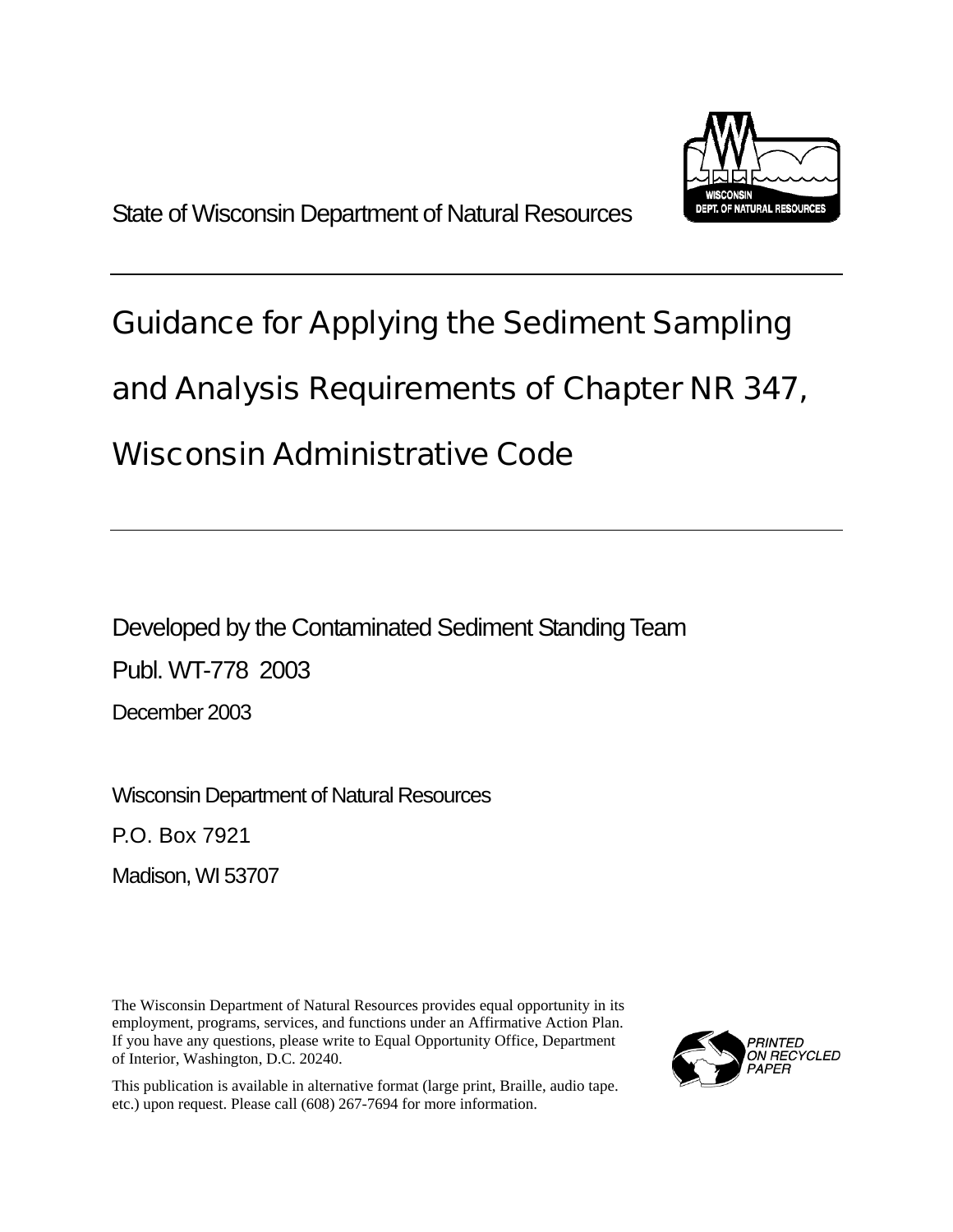#### **GOVERNOR**

#### Jim Doyle

## **NATURAL RESOURCES BOARD**

Trygve Solberg, Chair James Tiefenthaler Jr., Vice Chair Gerald O'Brien, Secretary Herbert F. Behnke Howard D. Poulson Jonathan P. Ela Stephen D. Willett

#### **WISCONSIN DEPARTMENT OF NATURAL RESOURCES**

Scott Hassett, Secretary William H. Smith, Deputy Secretary Elizabeth Kluesner, Executive Assistant

#### **Acknowledgments**

Preparation of this guidance was a joint effort of Regional and Central Office staff that are members of the Department's Contaminated Sediment Standing Team.

The Contaminated Sediment Standing Team is sponsored by:

Bureau of Remediation and Redevelopment, Air and Waste Division Bureau of Watershed Management, Water Division

Contaminated Sediment Standing Team members:

Tom Aartila, Jim Amrhein, Margaret Brunette, Bill Fitzpatrick, Steve Galarneau, Bob Grefe, Jim Hosch, Ben Hung, Tom Janisch, Jim Killian, Paul Luebke, Ed Lynch, Al Nass, Liesa Nesta, Kelly O'Connor, Jennie Pelczar, Candy Schrank, Linda Talbot and Xiaochun Zhang. Prior members who contributed to this guidance are Lee Liebenstein and Steve Westenbroek.

#### **Notice**

This document is intended solely as guidance, and does not contain any mandatory requirements (except where requirements found in statute or administrative rule are referenced). This guidance does not establish or affect legal rights or obligations, and is not finally determinative of any of the issues addressed. This guidance does not create any rights enforceable by any party in litigation with the State of Wisconsin or the Department of Natural Resources. Any regulatory decisions made by the Department of Natural Resources in any matter addressed by this guidance will be made by applying statutes and administrative rules to the relevant facts.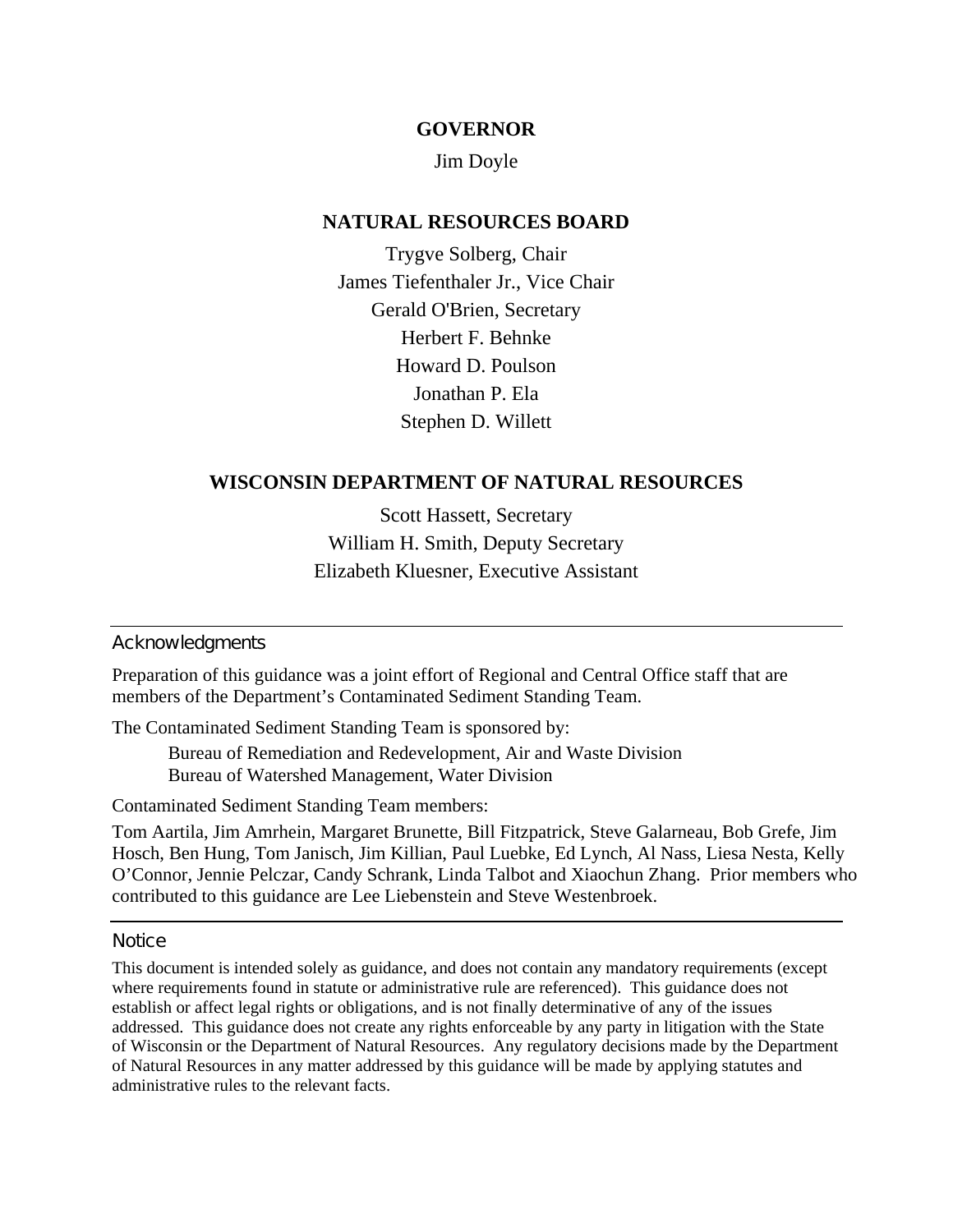# Guidance for Applying the Sediment Sampling and Analysis Requirements of Chapter NR 347, Wisconsin Administrative Code

## Table of Contents

| 1.             |      |                                                                     |  |
|----------------|------|---------------------------------------------------------------------|--|
| 2.             |      |                                                                     |  |
| 3.             |      |                                                                     |  |
| 4.             |      |                                                                     |  |
|                | 4.1. |                                                                     |  |
|                | 4.2. |                                                                     |  |
|                | 4.3. |                                                                     |  |
|                | 4.4. |                                                                     |  |
| 5 <sub>1</sub> |      |                                                                     |  |
|                | 5.1. |                                                                     |  |
|                | 5.2. |                                                                     |  |
|                | 5.3. |                                                                     |  |
|                | 5.4. | Considerations for Elutriate Testing for Contaminants of Concern 16 |  |
| 6.             |      |                                                                     |  |
|                | 6.1. |                                                                     |  |
|                | 6.2. |                                                                     |  |
|                |      |                                                                     |  |
|                | 7.1. |                                                                     |  |
|                | 7.2. |                                                                     |  |
|                |      |                                                                     |  |
|                | 8.1. |                                                                     |  |
|                | 8.2. | Considerations for Formal Waste Management Program Review 22        |  |
| 9.             |      |                                                                     |  |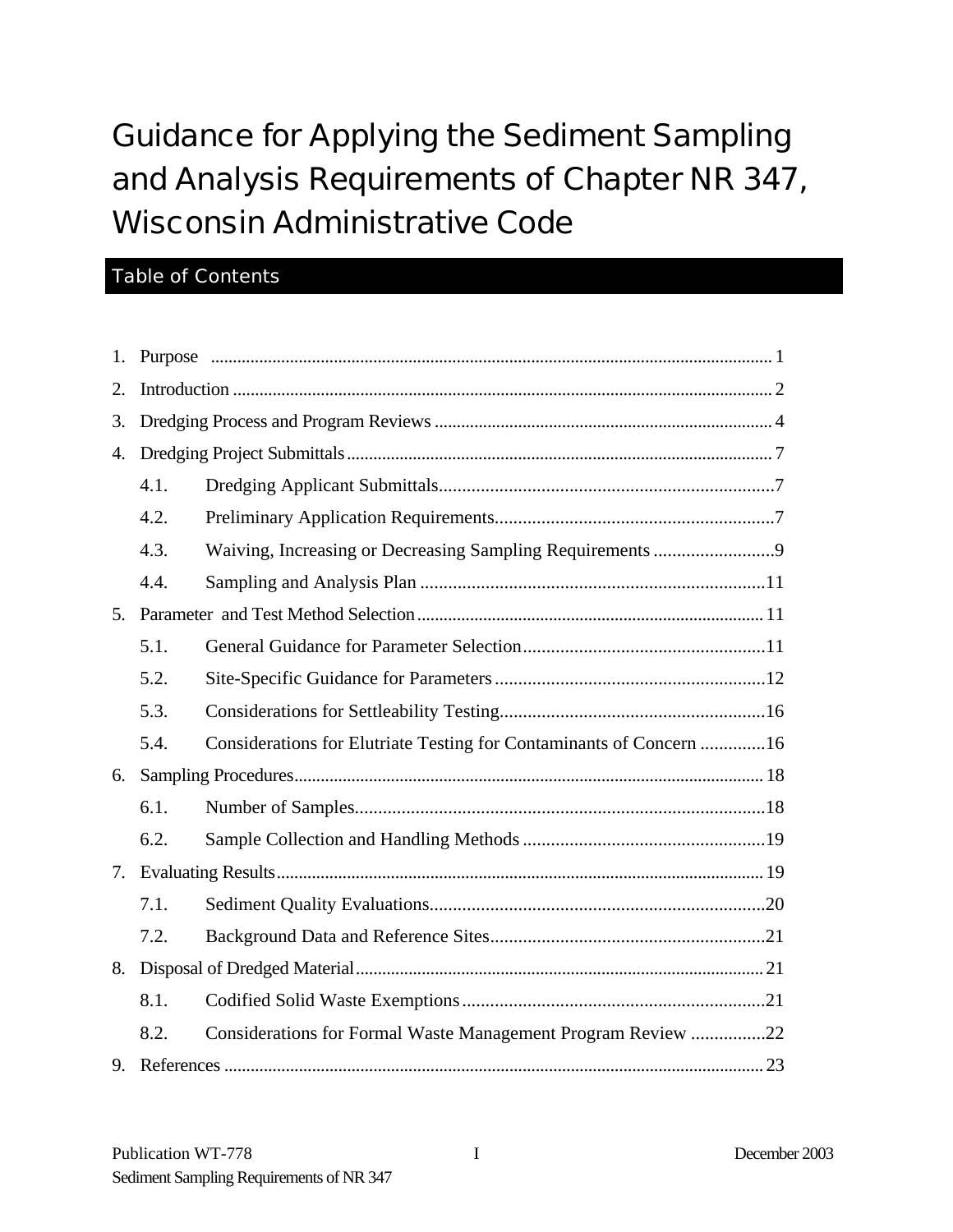## <span id="page-3-0"></span>1. Purpose

Chapter NR 347 Wisconsin Administrative Code (Adm. Code), "Sediment Sampling and Analysis, Monitoring Protocol and Disposal Criteria for Dredging Projects", was promulgated "...to protect the public rights and interest in the waters of the state by specifying definitions, sediment sampling and analysis requirements, disposal criteria and monitoring requirements for dredging projects..." (NR 347.01 (1), Adm. Code). In addition, the code states "It is department policy to encourage reuse of dredged material and to minimize environmental harm resulting from a dredging project."

NR 347, Adm. Code requires the collection of information on a given project including, where necessary, collection and analysis of sediment from the project site. This information can then be used by various Department programs to evaluate appropriate actions, including permit conditions, which are necessary to manage potential environmental risk.

This guidance document is designed to assist staff in interpreting the requirements of NR 347, Adm. Code, to shape the initial information submittal required of any party who proposes a dredging project in the State of Wisconsin. In particular this document provides guidance and additional resources for determining the appropriate number of *in situ* samples, the parameters to be tested, and sampling procedures and analyses to be used to characterize the sediment quality in a proposed project area.

This document **is not** designed to provide complete guidance for complex cases, such as those where large volumes of sediment with elevated levels of contaminants are present. Complex cases require more extensive review and input from staff with specialized expertise in wastewater, waste management, and sediment management.

Department staff are encouraged to use knowledgeable professional judgment and consultation with other programs to modify the information requirements, including sample numbers and analyses, as necessary to meet the purpose and requirements of the code. Existing data on the site and the degree of risk posed by the project should also be used to guide the determination of the scope of the information required from a project applicant. Results of the sampling and analyses may lead to project modifications and will guide the inclusion of specific conditions in the final dredging permit to address the dredging, handling, and disposal of the excavated sediments.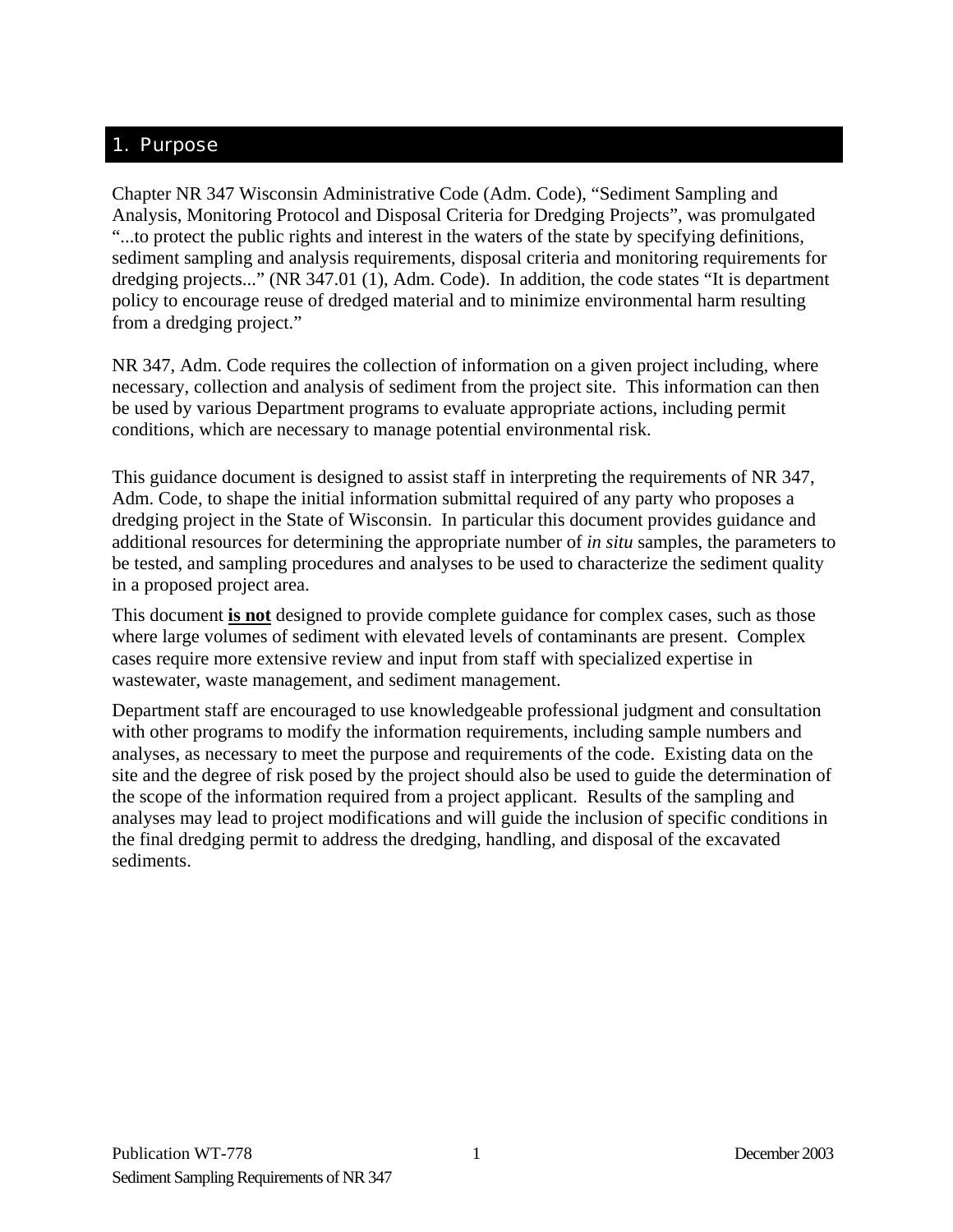## <span id="page-4-0"></span>2. Introduction

Contamination of a chemical nature, or a contaminant, is a substance or substances, either organic or inorganic, which are present in sediments or surface waters that are found above levels that would normally occur. Contaminants at elevated levels in sediment have the potential to cause environmental impacts during and after a dredging operation. Some of the potential concerns include:

- 1. Release of contaminants through:
	- a. bottom disturbances and releases to the water column from the dredging
	- b. spills or leaks from barges, scows, discharge pipelines and other sediment transport methods at the dredging site or near shore
	- c. infiltration of sediment pore water into groundwater at an upland dewatering facility
	- d. discharge of contaminants back into waterways via hydraulic dredge carriage water
- 2. Exposure of contaminants at the proposed project depth and along the sidewalls at the project boundaries after dredging.
- 3. Suitability of sediments planned for reuse and disposal for shoreline beach nourishment projects under NR 347.07 (4), Adm. Code.
- 4. Suitability of sediments for on-land disposal.

An example of a potential risk from a dredging project is the release of sediment into the water column from excavation activities. At some sites, particularly in more industrial waterways, contaminants from spills or industrial discharges have settled to the bed and accumulated in sediment. In some conditions the excavation of sediments with high levels of contamination can release the contaminants to the water column and pose a risk to down stream areas or to the biota. Contaminants in sediments at high concentrations can also pose a potential risk during disposal or beneficial reuse through pathways such as bioaccumulation or toxicity to aquatic or terrestrial organisms. In general, the expected degree of risk from a project will dictate the effort required in a sampling and analysis plan. NR 347, Adm. Code provides the Department with the latitude to increase, decrease or waive sampling requirements as appropriate to the project conditions.

To evaluate contamination, it is necessary to understand the normal or background levels for the project area. Background for metals is the levels of metals which originate from the natural soil types and the geochemical components of the watershed. Background for natural organic compounds would generally be those compounds that originate from vegetative or animal matter that are deposited on the bottoms of lakes, streams, and wetlands. Organic chemicals manufactured by humans and released to the environment by various mechanisms generally do not have counterparts found in nature and therefore any levels found in environmental media would be considered potential contamination. Many manufactured organic compounds may be found ubiquitously at low levels in sediments, especially in urban areas.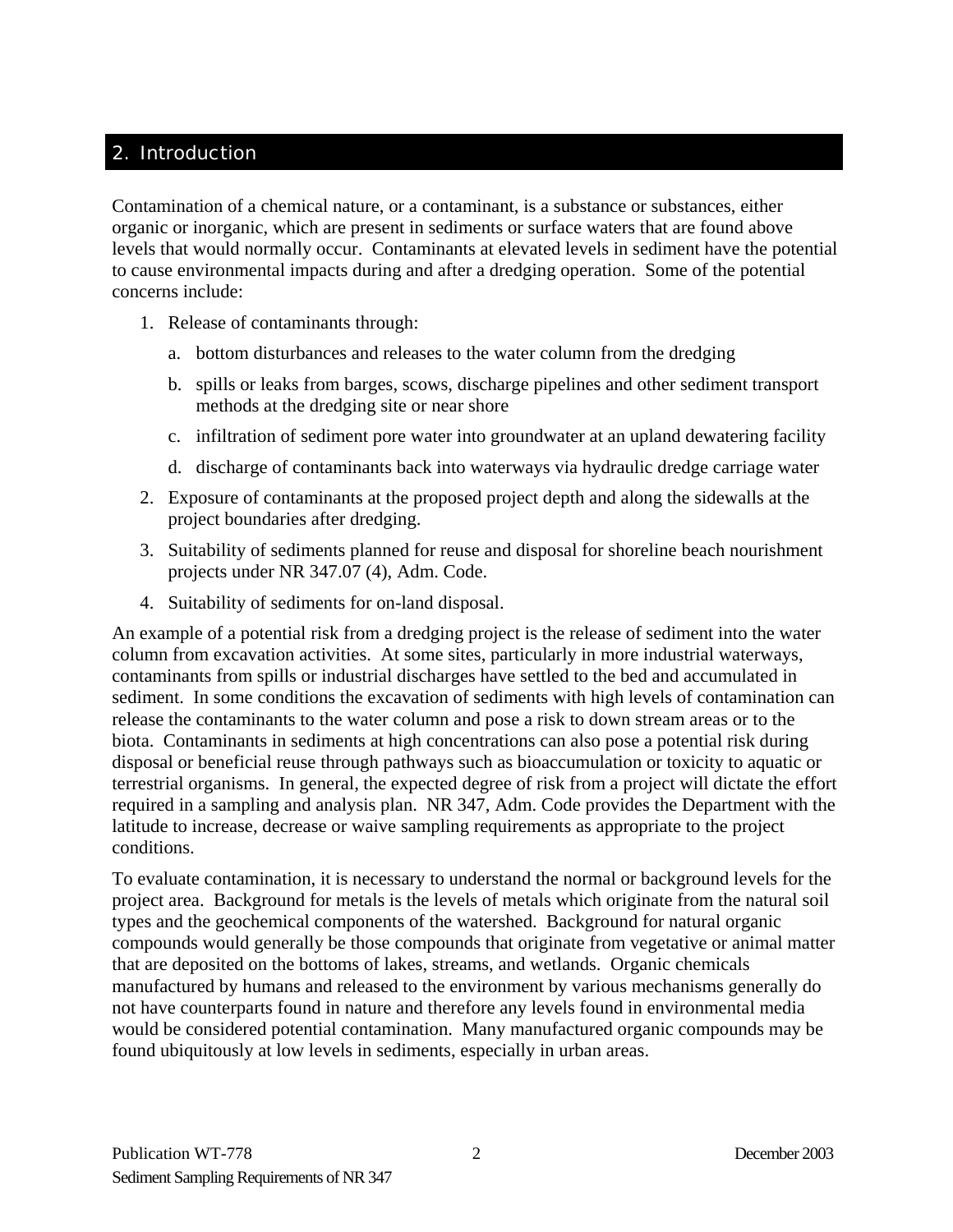Environmental concerns arise when the concentration of contaminants in surface waters and sediments leads to observed and measurable effects to biological receptors. The contaminant in these circumstances becomes a toxicant. Some examples of these effects are:

- 1) chronic and/or acute toxicity to aquatic receptors such as bottom inhabiting macroinvertebrates or water column organisms; and/or
- 2) concerns about humans and wildlife that are upper food chain organisms who may become exposed to the harmful levels of contaminants principally through consumption of aquatic organisms that have bioaccumulated.

Some key conditions must exist for the toxicity to aquatic organisms to be realized and/or unacceptable levels of bioaccumulation to occur:

- (a) the aquatic organism has to be exposed to the potential toxicant in its habitat,
- (b) the potential toxicant has to be in a form available for uptake, and
- (c) the uptake or dose of the contaminant has to be at a level that causes toxicity to the particular exposed receptor or results in levels of bioaccumulation that may pose risks to humans and/or wildlife who consume the exposed receptor as food.

Collection of sampling and analytical information under NR 347, Adm. Code, is premised on the need to obtain adequate information to characterize the quality of sediments within the proposed project area. These data are used to identify if there are any potential environmental concerns that may arise during the dredging, handling, and disposal of those sediments. Assessing sediment quality as it relates to identifying surface water issues can be based on a tiered framework utilizing numerical sediment quality guidelines found in Consensus Based Sediment Quality Guidelines, WDNR Publ WT-732 2002. More comprehensive risk-based assessments may be needed for sites that are more complex. The diversity of dredging projects and objectives calls for the need for a flexible framework for assessing sediment quality. More extensive assessments and greater information is obtained in successively higher tiers.

Reasons for designing and conducting risk-based studies at higher assessment tiers may include:

- 1) the complexity of the interactions of the aquatic ecosystems and the contaminant stressors may increase,
- 2) diverse mixtures of contaminants may be present at a site,
- 3) outstanding exposure issues where a risk assessment will allow realistic use of information about the natural history of a species such as foraging areas, breeding times, and migration patterns (Moore et al. 1998),
- 4) there are unresolved issues with regard to potential human or ecological exposures,
- 5) potential for a proposed dredging project to impact local sensitive species or habitats,
- 6) determining environmental windows, e.g. when dredging should be prohibited to avoid environmentally sensitive periods such as fish spawning.

As needed, site-specific studies can progress to effects-based testing and risk-based studies of various designs and scope. A formal risk assessment is not something that needs to be conducted at every proposed dredging project. Decisions on typical dredging projects will be based on information collected in the lower tiers of the assessment framework. Guidance for carrying out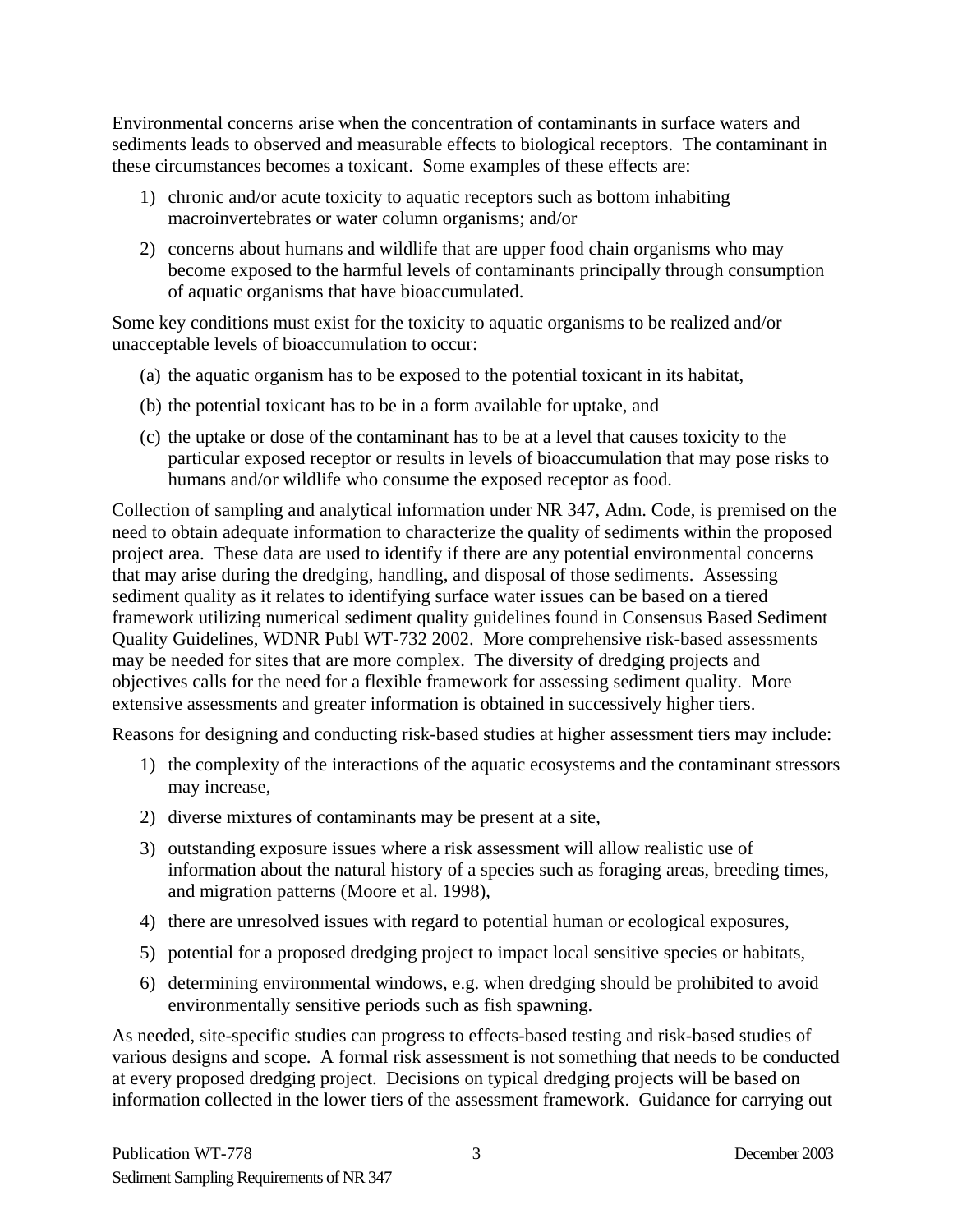<span id="page-6-0"></span>such risk-based studies are contained in WDNR guidance documents (1992a; 1992b) and a number of U.S. EPA guidance documents (e.g. U.S. EPA, 1998).

In those situations where a potential risk has been identified after review of the data, there are many ways that the potential risk can be safely and cost effectively managed in the performance of a dredging project. The selection of the risk management options can range from simple such as following good construction standards to minimize dredge material spillage to very complex engineered environmental controls such as isolation barriers, specialized equipment, and extensive monitoring systems. The process for selection of appropriate and cost effective controls to manage potential risk is beyond the scope of this guidance and staff are encouraged to contact program experts with experience in these areas.

## 3. Dredging Process and Program Reviews

**Figure 1** shows the steps in the permit review process for a dredging project. The Water Management Specialist processes each dredging permit application, and seeks comments from staff with expertise in fisheries, wildlife, water resources, wastewater and waste management.

**Figure 2** shows the recommended program review and routing for staff review of different sized projects. This reflects the basic coordination that needs to be done, to ensure all staff has input at the appropriate steps and that the reviews and permitting are done in a timely manner.

Projects smaller than 50 cubic yards of material, where elevated levels of contaminants are not known or anticipated, are expected to pose a low risk, and therefore require far less review from other programs. In these cases, the Water Management Specialist may process the application without extensive routing to others for review. In the case of large projects that may involve a number of complicated issues, such as high levels of contaminants, formation of a team with designated members from the appropriate programs is recommended to ensure that all issues are addressed and coordinated into the permitting process.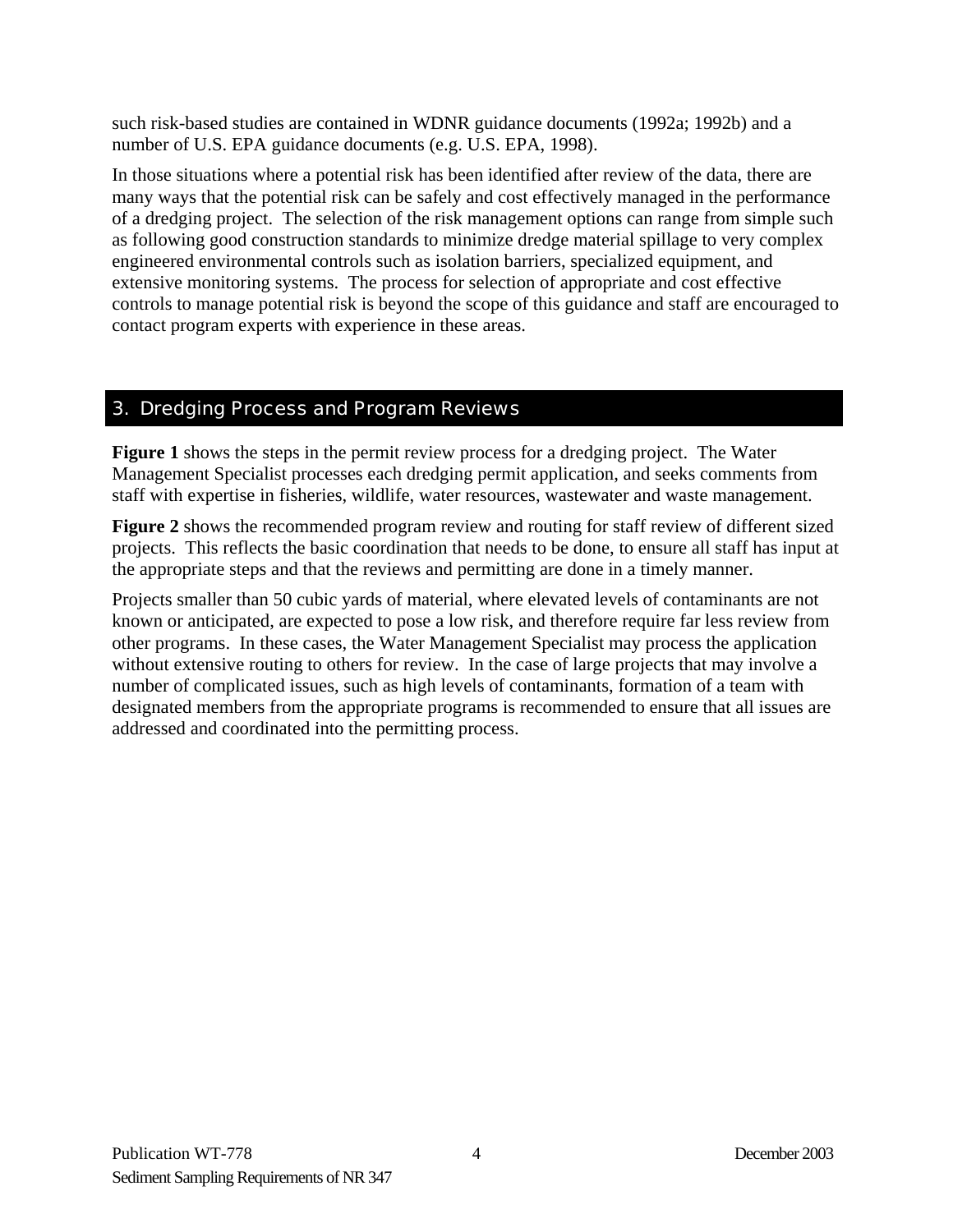## **Figure 1. The State of Wisconsin Dredging Review Process**

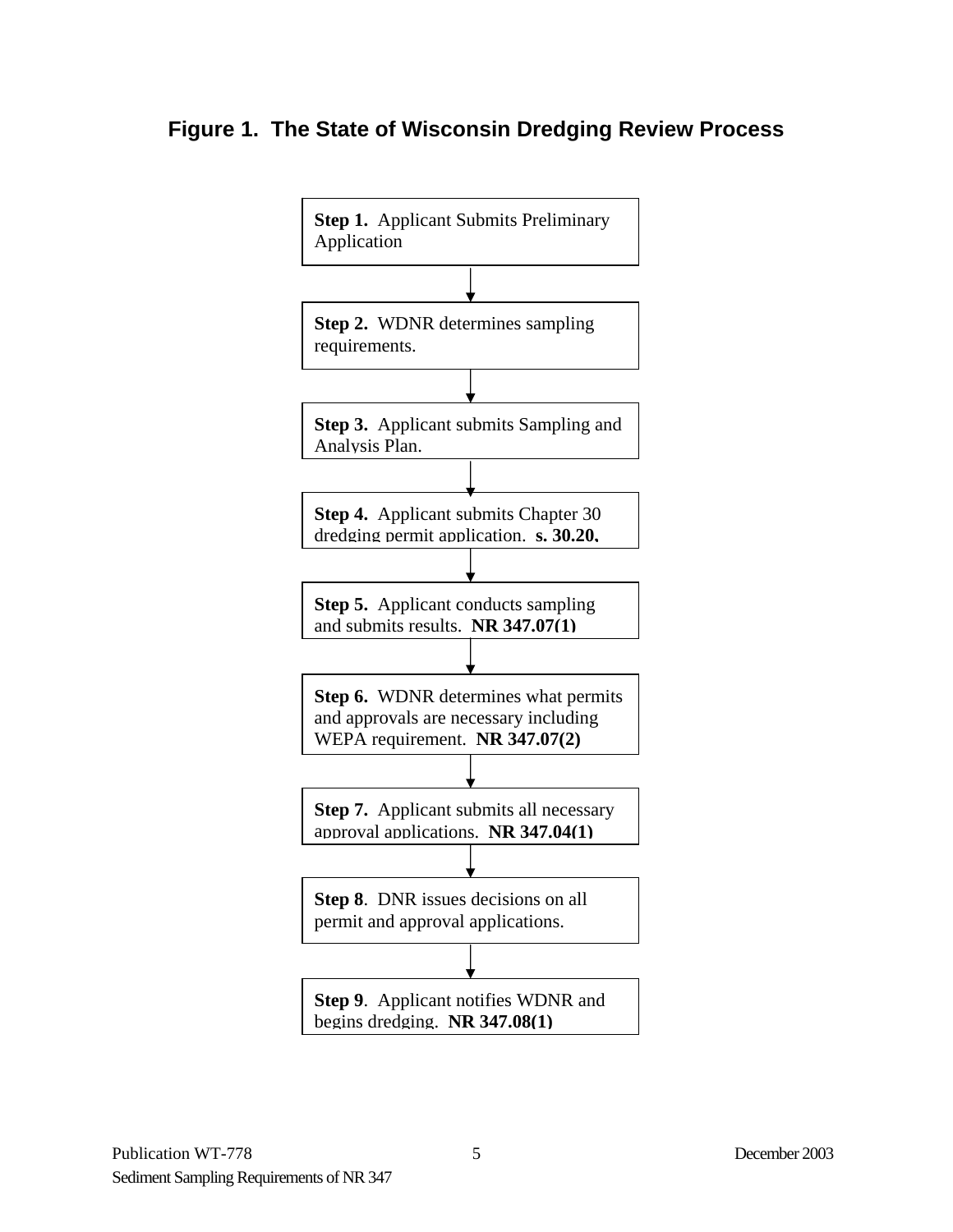## **Figure 2. Internal Review and Routing for Dredging Projects under NR 347, Adm. Code**

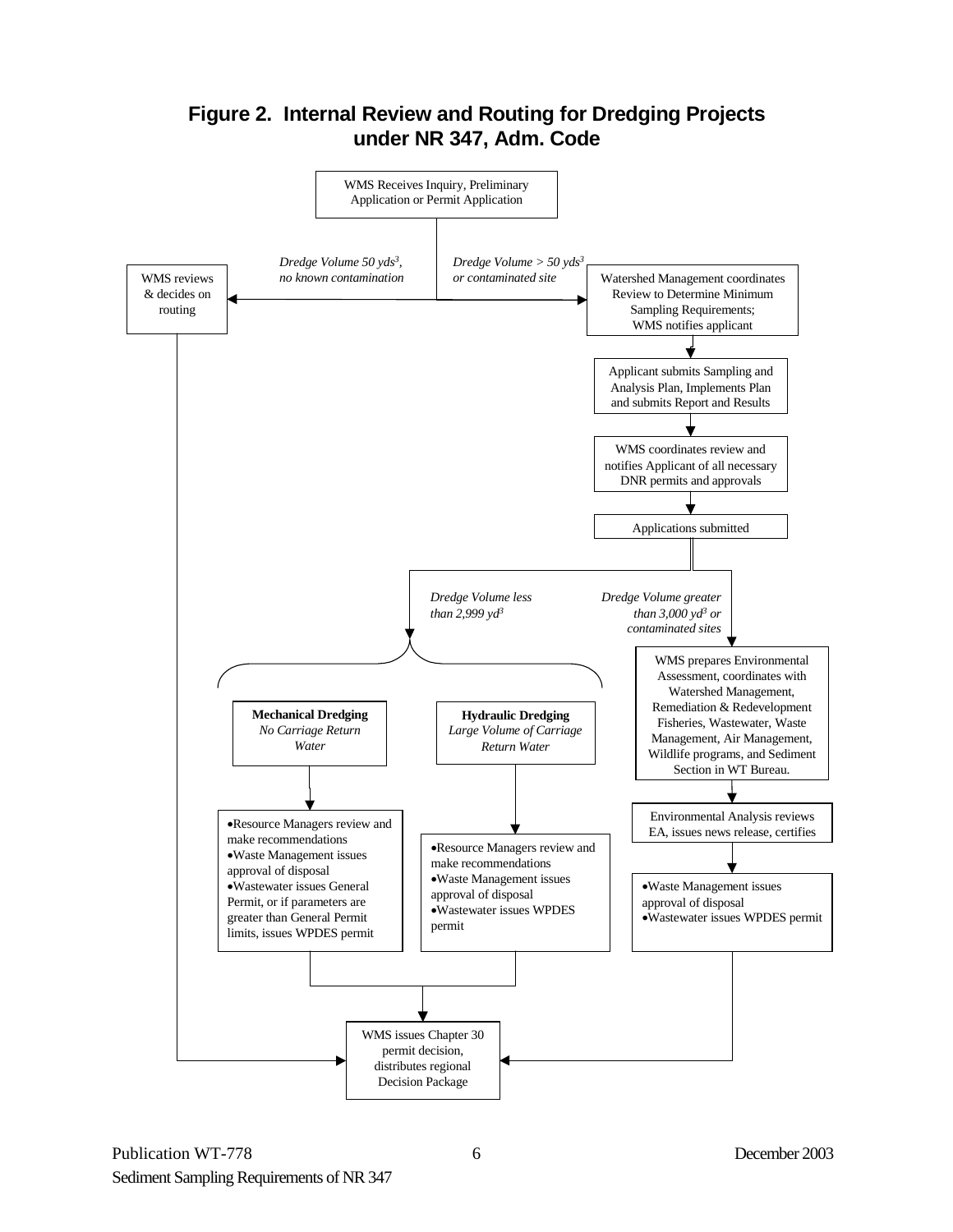## <span id="page-9-0"></span>4. Dredging Project Submittals

## 4.1. Dredging Applicant Submittals

The dredging applicant will generally be making three submittals to the Department regarding the sampling and analytical requirements. These three submittals are:

- $\triangleright$  Preliminary Application under NR 347.05, Adm. Code. This contains the applicant's initial proposal. The Department is required to respond within 30 business days to identify sampling requirements.
- $\triangleright$  Sampling and Analysis Plan is prepared by the applicant based on the Department's determination of sampling requirements, and submitted for Department approval prior to implementation.
- ¾ Sampling Report and Analytical Results is submitted by the applicant under NR 347.07(1), Adm. Code. The Department is required to respond within 30 business days to identify all necessary permits and approvals.

Depending on the results, the Department may require additional sampling and reporting to adequately evaluate potential risk. Applicants are encouraged to submit Chapter 30 dredging permit applications at the same time as the Sampling and Analysis Plan. Applications for other permits and approvals are generally submitted after the Department notifies the applicant of all permit and approval requirements.

#### 4.2. Preliminary Application Requirements

NR 347.05 (1), Adm. Code, requires the dredging applicant to submit preliminary information about the potential dredging project to the Department before a formal dredging permit application is submitted. The required preliminary information that should be submitted by the applicant is listed under NR 347.05 (1), Adm. Code, and includes:

- Name of waterbody and location of project
- Volume of material to be dredged
- **Brief description of dredging method and equipment**
- **Brief description of proposed disposal method and location**
- **Brief description of known historical chemical use in the waterbody for vegetation / algae** control, including year, chemical, and amount applied.
- Any previous sediment sampling and analysis data from the area to be dredged
- A copy of a map showing the area to be dredged, the depth of cut, the specific location of the proposed sediment sampling sites and the bathymetry of the area to be dredged, and
- Anticipated starting and completion dates of the proposed project.

The Department reviews the Preliminary Application and must respond within 30 business days (NR 347.05(2), Adm. Code) to identify the appropriate sampling and analytical requirements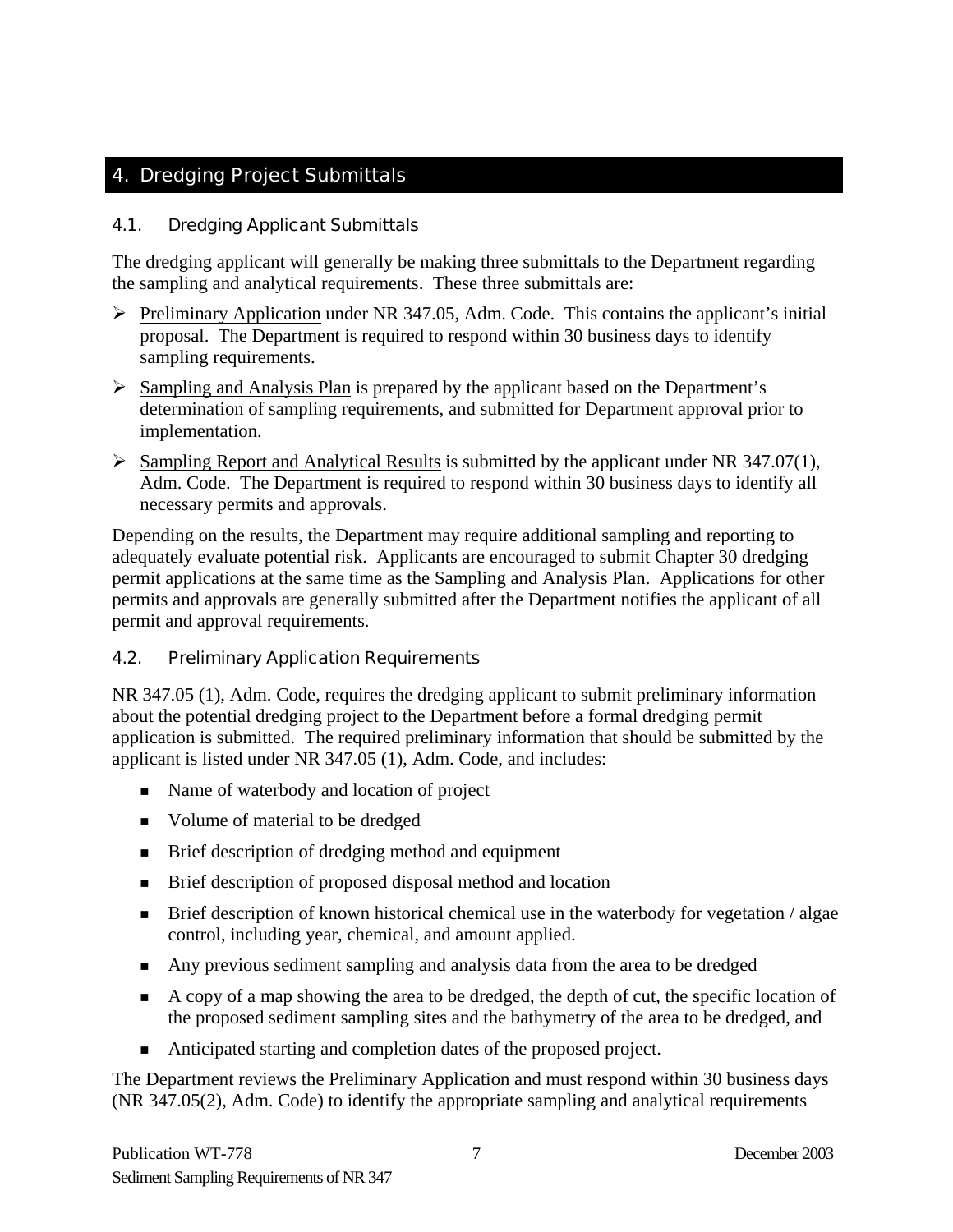necessary for characterizing the sediment quality and identifying any possible contamination. Department review should include analysis of other available information and resources relevant to the project site. The Preliminary Application and review steps can save the applicant time and expense by consulting with Department staff prior to the collection and analysis of sediment samples from the proposed project area. If the applicant collects and analyzes sediments prior to submitting the preliminary permit application and does not consult with the Department, they risk using inappropriate sample collection techniques, collecting too few or too many samples, sampling in the wrong places, analyzing for the wrong or incomplete list of parameters, or using unacceptable laboratory methods with inadequate detection limits. Any of the above may require the applicant to resample and reanalyze at additional costs to them to provide the specific data and information the Department needs to adequately review the proposed dredging project for possible environmental impacts.

Preliminary applications should be reviewed for any concerns that may trigger further review related to potential risk to human health or the environment. Examples might include dredging projects proposed in environmentally sensitive areas, located in exceptional or outstanding waterways, or projects where contaminants are present at high levels. The preliminary application process provides an opportunity for the Department to identify project concerns and notify the applicant early in the process. The applicant can then respond or make changes to the project to address regulatory concerns.

NR 347.05(2), Adm. Code, describes the responsibilities of the Department in the initial evaluation of the Preliminary Application. Department review should include researching existing sediment databases to see if past data has been collected at or near the site. Sources of data on potential sediment contaminants include:

- Department's Fish and Sediment Database,
- Department's BRRTS Database (http://www.dnr.state.wi.us/org/aw/rr/brrts/index.htm),
- USEPA's STORET Database (http://www.epa.gov/STORET/),
- Regional files of Water program or Remediation and Redevelopment program staff.

The Fish and Sediment Database is maintained jointly by two bureaus within the Water Division. Fisheries and Habitat is responsible for the fish contaminant components and Watershed Management is responsible for maintaining the sediment data contained in the database. Generally, a Watershed Management staff person in each Region has been trained to access this database. The Central Office contact for this information is the Sediment Monitoring and Database Coordinator, currently Jim Killian [phone (608) 264-6123, e-mail James.Killian@dnr.state.wi.us]. The contact person for the fish contaminant database is the Fish Toxicologist, currently Candy Schrank [phone (608) 267-7614, e-mail Candy.Schrank@dnr.state.wi.us]. The Fish and Sediment Database primarily contains fish contaminant and sediment data collected by Department staff and analyzed through the State Lab of Hygiene. Other fish contaminant and sediment data may exist in hard copy in various files. There are many other projects generally managed through other Department programs, for example the Remediation and Redevelopment (R&R) Program, which have generated significant amounts of sediment data through responsible parties and their consultants (e.g., investigations conducted at a manufactured gas plants). Contact the Regional R&R supervisor who may know of past or present projects that may have generated such data.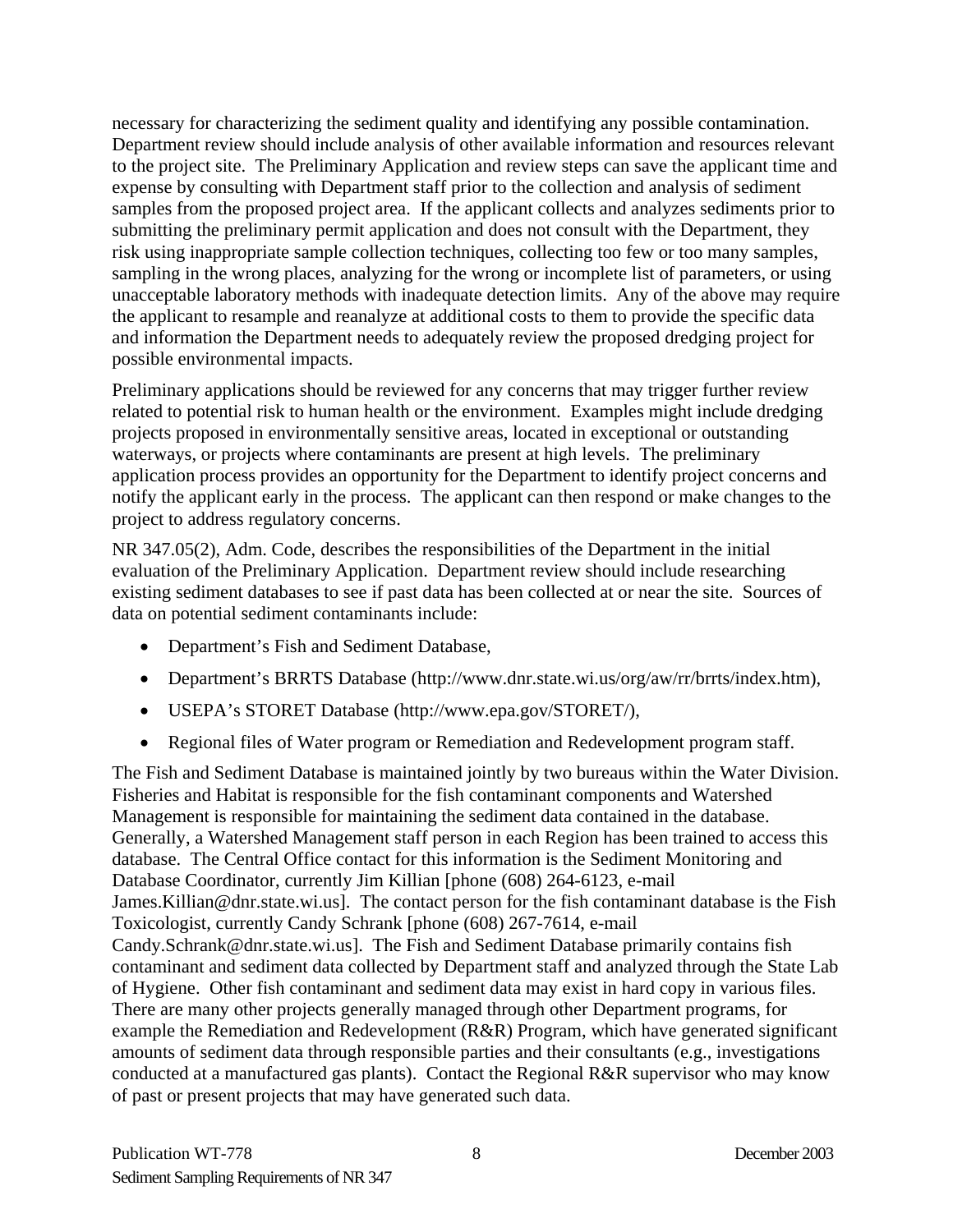<span id="page-11-0"></span>Depending on the project site and scope, the following other sources may be useful in the review of a Preliminary Application:

- **Appropriate maps, aerial photographs, or other graphics that show surface watercourses** and groundwater flow patterns, land use, building locations, and other features.
- The current and past land uses on the surrounding watershed to identify potential contaminant sources and the list of parameters that will need to be tested.
- Records of past spills and discharges (point and nonpoint) from various sources.
- **Current and past industrial, municipal and stormwater outfalls (consult with the** wastewater engineer).
- **Levels of naturally-occurring parameters in the soils and sediments of the watershed and** ubiquitous parameters (e.g., PAHs, PCBs, and heavy metals including lead and zinc) from anthropogenic sources.
- Fish and wildlife public health advisories issued for the waterbody involved.
- Surface waters historically treated with copper and arsenic-containing herbicides or herbicides that may have contained dioxins as an unwanted manufacturing byproduct.
- **Location of former manufactured gas plants that may have historically discharged wastes** including coal tars to the waterway.
- Contaminated groundwater plumes from landfills and other sources (current and historical)
- Wastewater and Waste Management regulations that may require certain sampling data to characterize the dredged material for determining dewatering and disposal options.
- Resources on DNR's web site www.dnr.state.wi.us/org/water/wm/wqs/sediment.
- **Presence of a brownfield in vicinity of the project site.**
- $\blacksquare$  Location of the dredging project within the boundaries of, or in the vicinity of, any Superfund, Resource Conservation and Recovery Act (RCRA), or Remediation and Redevelopment Program site.
- For projects located within one of the five designated Great Lakes Areas of Concern (Milwaukee Estuary and Harbor, Sheboygan River, Menominee River at Marinette, Lower Fox River and Green Bay, or St. Louis River Estuary at Superior) – specific management plans such as Remedial Action Plans (RAPs) or Lakewide Area Management Plans (LAMPs) may be available.

Field investigations of the proposed dredging site and the disposal location should be conducted. During the site visit, the physical and biological characteristics of the site can be identified and linked to any of the file, map, and other information compiled from the reviews done on the subjects listed above.

#### 4.3. Waiving, Increasing or Decreasing Sampling Requirements

Based on the preliminary information supplied by the permit applicant and the DNR initial investigation and evaluation under NR 347.05 (2), Adm. Code, staff will specify the number and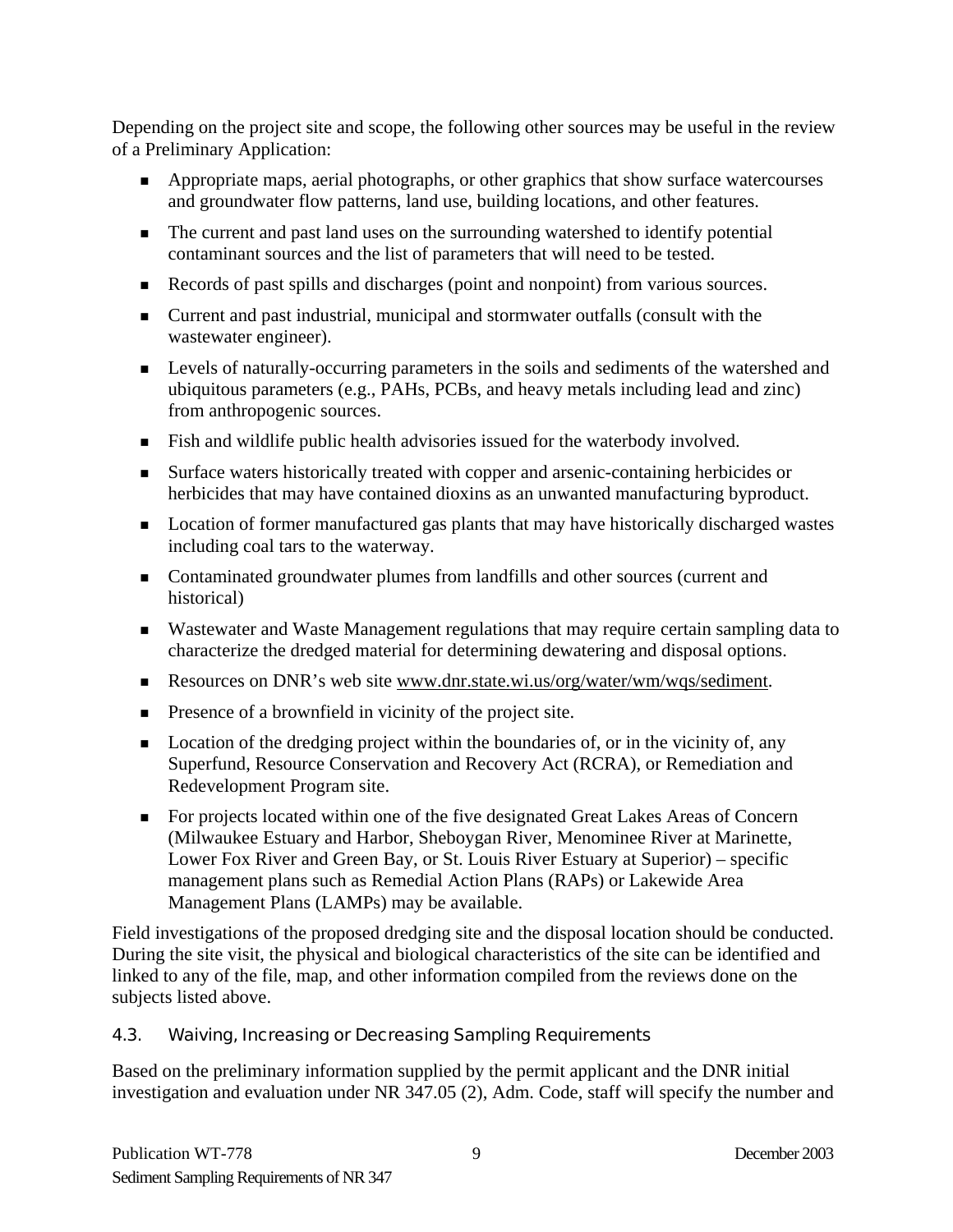locations of samples to be collected and the parameters to be analyzed. NR 347, Adm. Code, provides flexibility in sampling requirements, whereby the type and amount of sampling required can be increased, decreased, or waived altogether depending on the information available. Note that if there will be any wastewater generated for surface or groundwater disposal, or any solid waste exemption sought, sampling will be necessary.

The applicable code sections related to sampling and analyses include:

## 1. Waiving sampling and analytical requirements

- The department may waive sediment sampling if it determines from the review of previous sampling data or other available information under NR 347.05(2), Adm. Code, that sediment contamination is unlikely. (NR 347.06 (3)(a), Adm. Code)
- If previous sampling data or other adequate information demonstrates that the possibility of contamination is negligible, analysis for any chemical may be waived in writing by the department. (NR 347.06 (6)(d), Adm. Code)
- All sediment samples and sediment elutriate samples shall be analyzed for those parameters listed in NR 347 Table 1 unless waived by the department. (NR 347.06 (6)(b), Adm. Code)

## 2. Sampling and analysis related to disposal areas

- For a project involving the disposal of dredged material at an upland disposal site, the department may require samples to be taken from the proposed disposal site and analyzed for parameters found elevated in samples from sediments in the project area. (NR 347.06 (3)(c), Adm. Code)
- Great Lakes beach nourishment disposal sites have additional sampling and analytical requirements. (NR 347.06 (3)(d), Adm. Code)

## 3. Specifying additional sampling and analysis

- If previous sampling data or other available information indicates the possible presence of chemicals not listed in Table 1, the department may require analysis for those chemicals. (NR 347.06 (6)(c), Adm. Code)
- If available information is either insufficient to determine the possibility for sediment contamination, or shows a possibility for sediment contamination, the department shall require the applicant to collect sufficient samples to describe the chemical, physical and biological properties of the sediment. The exact number and location of sediment samples and parameters to be analyzed will be determined by the information and factors related to the site. (NR 347.06 (3)(b), Adm. Code)
- Based on the testing report submitted, the department can require additional sediment sampling and analyses when there is evidence of contamination. (NR 347.07(3), Adm. Code)
- The department may require additional samples and analysis as specified by law or for other appropriate reasons. (NR 347.06 (6)(e), Adm. Code)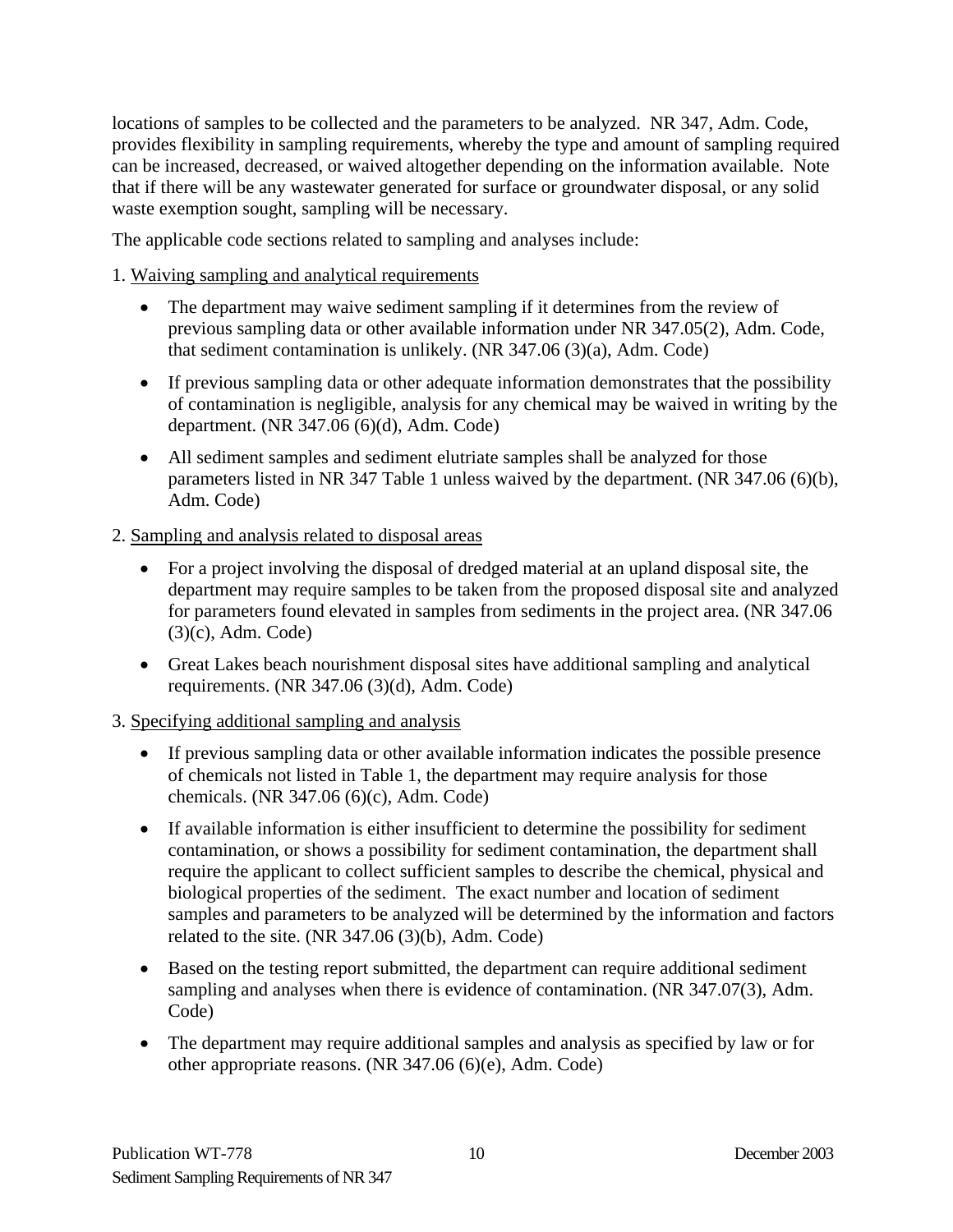<span id="page-13-0"></span>Based on a review of all the applicable, available information for the site, the Department determines the sampling and analytical requirements, and notifies the applicant in writing. The applicant will then incorporate the requirements into a sampling plan, which should be submitted to staff for a final review prior to implementation.

## 4.4. Sampling and Analysis Plan

The applicant incorporates the requirements into a plan, and submits it to the Department for review before implementation. This Sampling and Analysis Plan should include:

- **Example 1** parameters to be analyzed for, including analytical methods and detection levels
- updated sampling location map
- **Permission** planned sectioning of cores at each sample location
- sampling methods and sample handling procedures
- analytical laboratory certified under NR 149, Adm. Code to conduct parameter analysis

Department staff should compare the applicant's plan against the established sampling and analytical requirements, and ensure that the various programs' initial data needs will be met. Once approved, the applicant can implement the Sampling and Analysis Plan.

## 5. Parameter and Test Method Selection

#### 5.1. General Guidance for Parameter Selection

Sediment sampling is performed to characterize the material for the purpose of identifying potential risk to human health and the environment that may occur during the dredging and disposal process. Data on the physical and chemical characteristics may be used to set appropriate permit conditions to protect the environment. NR 347, Adm. Code, contains a list of physical and chemical analyses to be performed on sediment samples. As discussed earlier the code also provides leeway for the Department to increase, decrease, or waive the number of samples and the parameter list. **Table 1** is an enhanced version of Table 1 from NR 347.06, Adm. Code that includes additional updated information and reflects the results of scientific research and experience with dredging projects. To the extent that the enhanced version includes parameters not included in Table 1 from NR 347.06, those additional parameters are to be considered suggestions only. Table 1 has an additional column for Suggested Analytical Method, along with the detection level for the parameter in the method. The Suggested Base Parameter Analyses column is based on experience gained by the review of data from numerous sediment projects. The Waste Management program may request additional contaminant analyses necessary for making dredged material disposal determinations. Hence, be sure to consult with the Waste Management program to provide as complete of a parameter list as possible to the applicant.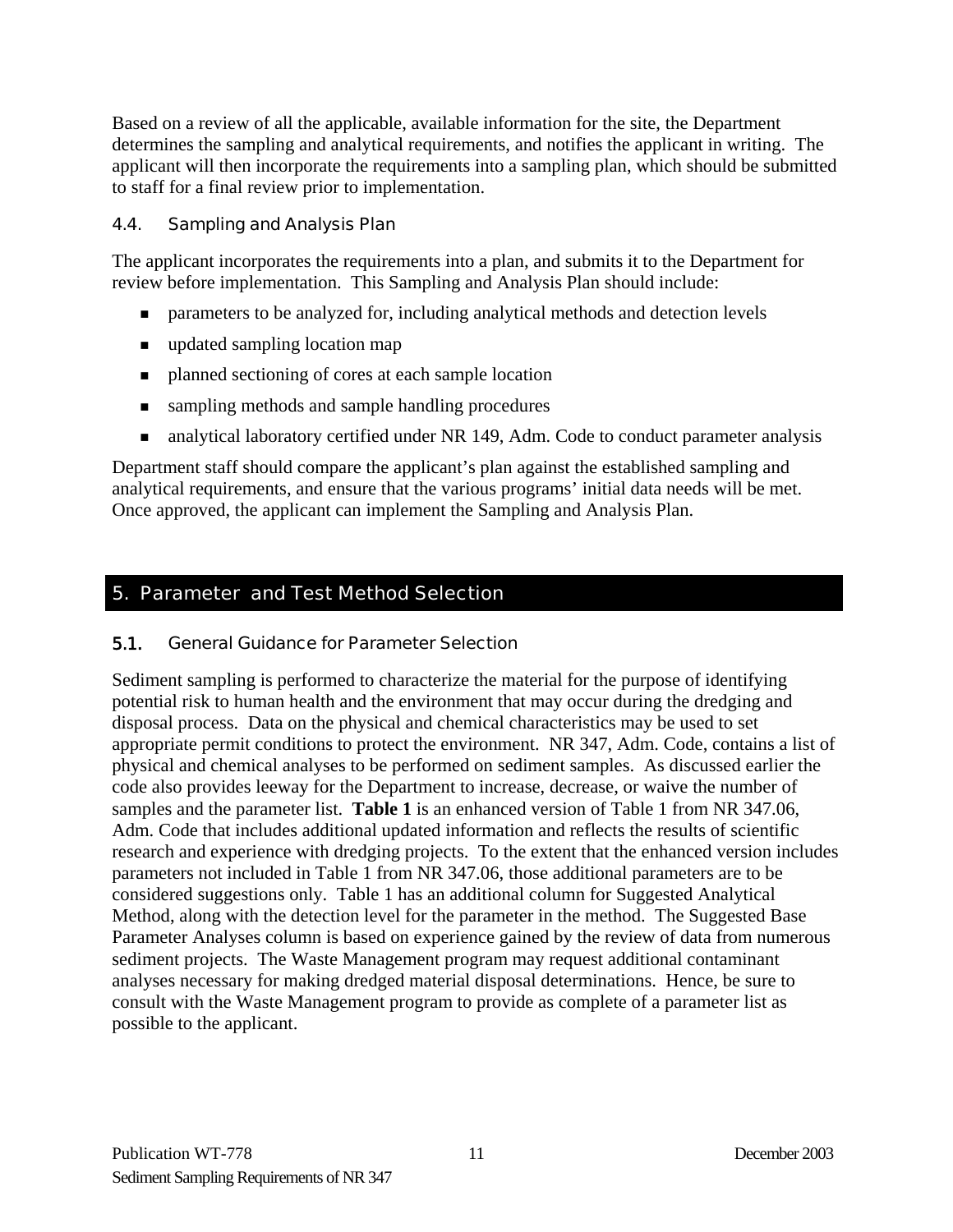## <span id="page-14-0"></span>5.2. Site-Specific Guidance for Parameters

For certain projects, knowledge of the past site use or adjacent land use history can be used to help identify particular contaminants that may be present in the sediment. For example, in the Great Lakes Basin, especially in the large tributaries and harbors, a more extensive list of parameters may be appropriate depending on the scope of the project and past data.

Polycyclic aromatic hydrocarbons (PAHs) are common urban and industrial contaminants commonly contributed by former coal gasification plants, urban runoff, oil spills, and vehicle and smoke stack particulate emissions. Where past data or the site location would indicate that these potential sources had occurred, e.g., petroleum spill, PAHs should be added to the sampling and analysis plan. If PAHs are not added to the sampling and analysis plan, the plan should include an explanation as to why PAHs were not addressed. The number of samples for PAHs can be adjusted based on consideration of the site, the scale of the project and anticipated risk.

PCBs (polychlorinated biphenyls) and mercury are two contaminants that bioconcentrate up aquatic food chains and are highly bioaccumulative in upper trophic level organisms like game fish. Fish consumption advisories issued by the Department and the Division of Health should be reviewed to determine if the project area is in a waterbody included in the advisory. While sampling for mercury and PCBs is recommended for any project in a waterbody that has a fish and/or wildlife consumption advisory, the number of samples can be adjusted depending on the nature of the fish advisory, past knowledge of sediment contamination, and the scope and scale of the project. The most widespread source of mercury to sediments in the state's waterways has been through atmospheric deposition. For example, for a small project in a waterway where the source of the fish advisory is suspected to be low levels of contaminants from atmospheric deposition, permit decision-making with respect to the risk of the project may be achieved with fewer samples specific to mercury. The goal of varying sampling requirements is to provide sufficient data for risk-based decisions on permit conditions without collecting more samples than are necessary for this task.

**Table 2** identifies potential sources where particular contaminants may have been discharged to waterways and ended up in bottom sediments at elevated levels. This table may be used to identify other parameters that may need sampling on a case-by-case basis and using professional judgment and site-specific knowledge.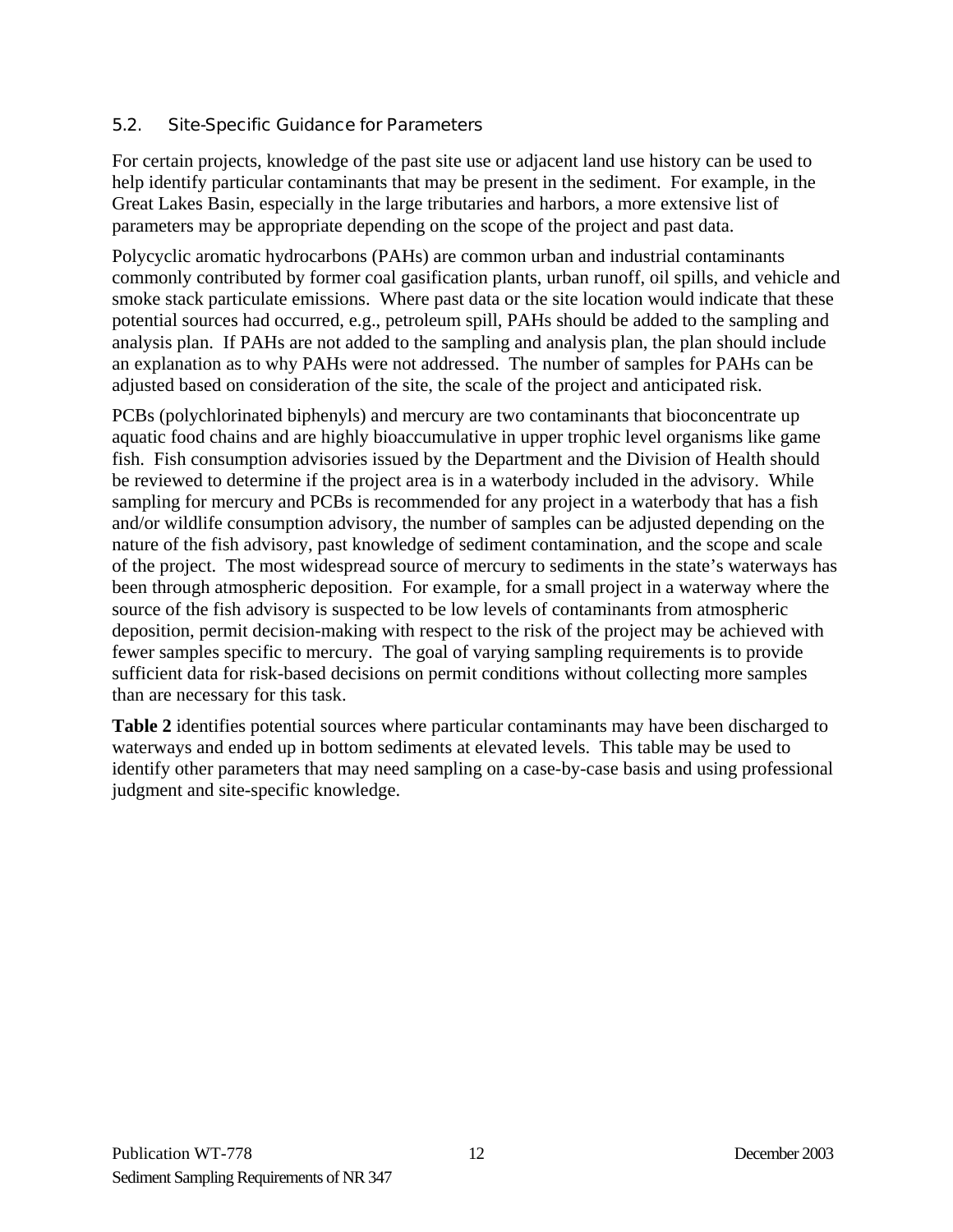|                               | <b>Suggested Analytical Method</b>                              | <b>Suggested Base</b><br>Parameter Analyses <sup>1</sup> |                                              |  |  |  |  |  |  |
|-------------------------------|-----------------------------------------------------------------|----------------------------------------------------------|----------------------------------------------|--|--|--|--|--|--|
| <b>Parameter</b>              | (Suggested Detection Level)<br>(mg/kg, dry weight unless noted) | <b>Great Lakes</b><br>or Urban/<br><b>Industrial</b>     | <b>Inland Waters</b><br>(Rural/<br>Forested) |  |  |  |  |  |  |
| <b>Inorganics - Metals</b>    |                                                                 |                                                          |                                              |  |  |  |  |  |  |
| Arsenic                       | SW-846 3050B/6010B                                              | X                                                        | X                                            |  |  |  |  |  |  |
|                               | EPA 6010 or 7060 (5)                                            |                                                          |                                              |  |  |  |  |  |  |
| <b>Barium</b>                 | SW-846 3050B/6010B (0.2)                                        |                                                          |                                              |  |  |  |  |  |  |
| Cadmium                       | SW-846 3050B/6010B EPA 7131 (0.6)                               | X                                                        | X                                            |  |  |  |  |  |  |
| Chromium (total)              | SW-846 3050B/6010B EPA 6010 or 7191 (0.6)                       | X                                                        | X                                            |  |  |  |  |  |  |
| Copper                        | SW-846 3050B/6010B EPA 6010 or 7211 (0.5)                       | X                                                        | X                                            |  |  |  |  |  |  |
| Cyanide                       | SW-846 9010B/9014 (0.4)                                         |                                                          |                                              |  |  |  |  |  |  |
| Lead                          | SW-846 3050B/6010B EPA 6010 or 7421 (3)                         | X                                                        | X                                            |  |  |  |  |  |  |
| Manganese                     | SW-846 3050B/6010B (0.1)                                        |                                                          |                                              |  |  |  |  |  |  |
| Mercury                       | SW-846 7471A EPA 7471 (0.015)                                   | X                                                        | X                                            |  |  |  |  |  |  |
| Nickel                        | SW-846 3050B/6010B EPA 6010 (2)                                 | X                                                        | X                                            |  |  |  |  |  |  |
| Selenium                      | SW-846 3050B/6010B (8)                                          | X                                                        |                                              |  |  |  |  |  |  |
| Zinc                          | SW-846 3050B/6010B EPA 6010 or 7951 (2)                         | X                                                        | X                                            |  |  |  |  |  |  |
| <b>Inorganics - Nutrients</b> |                                                                 |                                                          |                                              |  |  |  |  |  |  |
| Oil & Grease                  | SW-846 9070                                                     | X                                                        |                                              |  |  |  |  |  |  |
| <b>Total Phosphorus</b>       | EPA 365.2/365.3 or USGS I-6600-85 (9.9)                         | X                                                        | X                                            |  |  |  |  |  |  |
| Nitrate + Nitrite             | LACHAT 12-107-04-1-B (0.25)                                     | X                                                        | X                                            |  |  |  |  |  |  |
| Ammonia-Nitrogen              | LACHAT 12-107-06-1-A (0.16)                                     | X                                                        | X                                            |  |  |  |  |  |  |
| Total Kjeldahl Nitrogen       |                                                                 | X                                                        | X                                            |  |  |  |  |  |  |
| <b>Organics</b>               |                                                                 |                                                          |                                              |  |  |  |  |  |  |
| Aldrin                        | SW-846 8081                                                     |                                                          |                                              |  |  |  |  |  |  |
|                               | EPA 8081, 354440B, 3541 (0.01)                                  |                                                          |                                              |  |  |  |  |  |  |
| Chlordane                     | SW-846 8081                                                     | $\boldsymbol{\mathrm{X}}$                                |                                              |  |  |  |  |  |  |
|                               | EPA 8081, 354440B, 3541 (0.009)                                 |                                                          |                                              |  |  |  |  |  |  |
| Dieldrin                      | SW-846 8081                                                     |                                                          |                                              |  |  |  |  |  |  |
|                               | EPA 8081, 354440B, 3541 (0.01)                                  |                                                          |                                              |  |  |  |  |  |  |
| Endrin                        | SW-846 8081                                                     |                                                          |                                              |  |  |  |  |  |  |
|                               | EPA 8081, 354440B, 3541 (0.01)                                  |                                                          |                                              |  |  |  |  |  |  |
| Heptachlor                    | SW-846 8081<br>EPA 8081, 354440B, 3541 (0.01)                   |                                                          |                                              |  |  |  |  |  |  |
| Lindane (Gamma BHC)           | SW-846 8081                                                     |                                                          |                                              |  |  |  |  |  |  |
|                               | EPA 8081, 354440B, 3541 (0.01)                                  |                                                          |                                              |  |  |  |  |  |  |

## Table 1. Sediment Sampling Parameters with Suggested Methods and Analyses

 $\overline{a}$ 

<span id="page-15-0"></span><sup>&</sup>lt;sup>1</sup> Suggested base parameter list reflects additions to NR347 Table 1, based on scientific research and experience with dredging projects.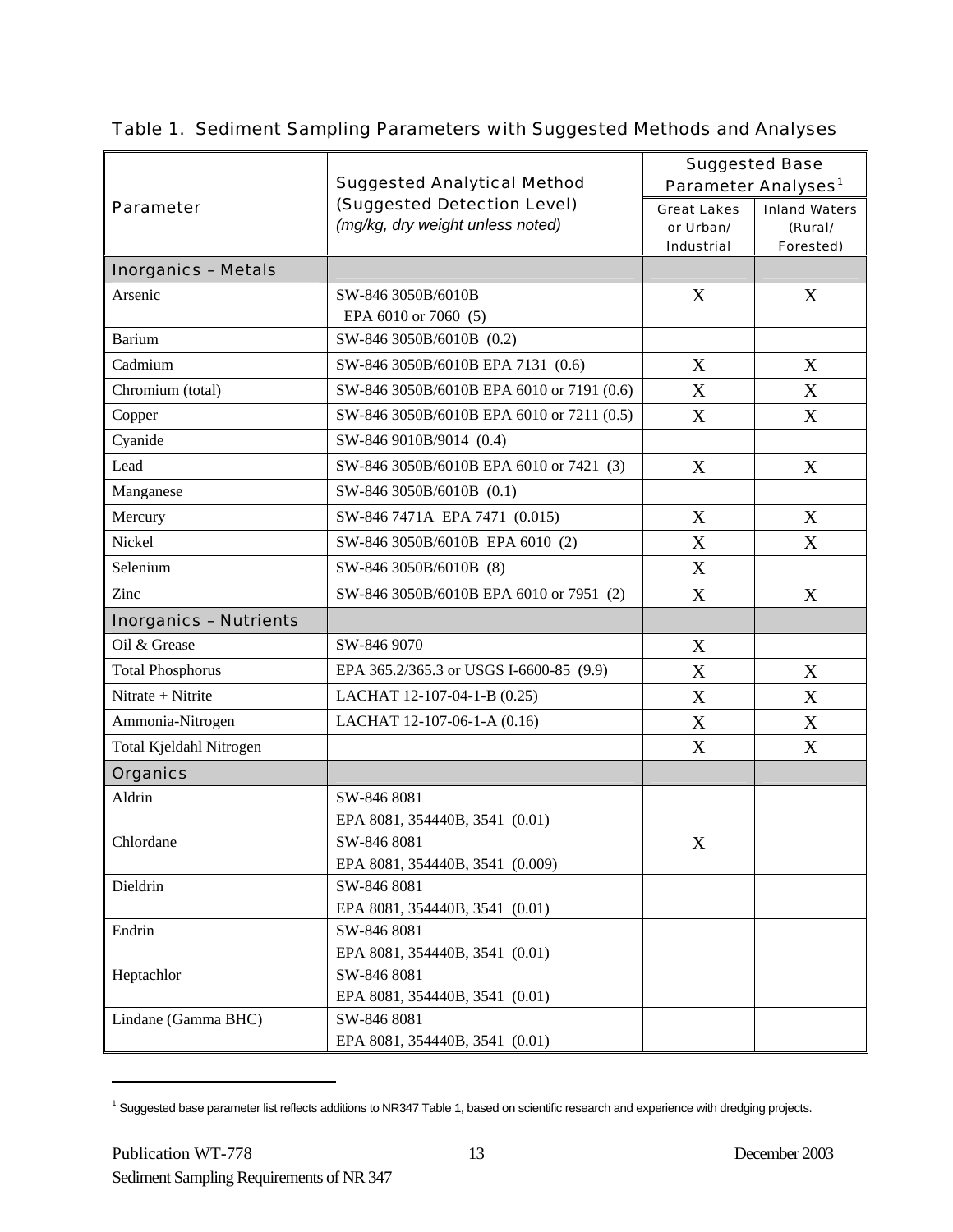|                                                      |                                                                 |                                                      | <b>Suggested Base</b>                        |
|------------------------------------------------------|-----------------------------------------------------------------|------------------------------------------------------|----------------------------------------------|
|                                                      | <b>Suggested Analytical Method</b>                              | Parameter Analyses <sup>1</sup>                      |                                              |
| <b>Parameter</b>                                     | (Suggested Detection Level)<br>(mg/kg, dry weight unless noted) | <b>Great Lakes</b><br>or Urban/<br><b>Industrial</b> | <b>Inland Waters</b><br>(Rural/<br>Forested) |
| <b>DDT</b>                                           | SW-846 8081                                                     | X                                                    |                                              |
|                                                      | EPA 8081, 354440B, 3541 (0.01)                                  |                                                      |                                              |
| DDD & DDE                                            | SW-846 8081                                                     | X                                                    |                                              |
|                                                      | EPA 8081, 354440B, 3541 (0.01)                                  |                                                      |                                              |
| Toxaphene                                            | SW-846 8081 (0.01)                                              |                                                      |                                              |
| PCBs (Total)                                         | SW-846 8081                                                     | X                                                    | X                                            |
|                                                      | EPA 8081, 3540B, 3541 (0.04)                                    | Tied to Fish Advisories                              |                                              |
| 2,3,7,8-dioxin, 2,3,7,8-furan and                    | EPA 8290 $(1 - 10 \text{ pg/g})$                                |                                                      |                                              |
| 15 2,3,7,8-substituted dioxin                        |                                                                 |                                                      |                                              |
| and furan congeners                                  |                                                                 |                                                      |                                              |
| <b>Total Organic Carbon</b>                          | SW 846 8081                                                     | X                                                    | X                                            |
|                                                      | SW846-EPA 9060 (0.2%)                                           |                                                      |                                              |
| Polycyclic Aromatic<br>Hydrocarbons (PAHs)           | EPA 8310                                                        | X                                                    |                                              |
| Naphthalene                                          | (0.019)                                                         |                                                      |                                              |
| Phenanthrene                                         | (0.017)                                                         |                                                      |                                              |
| Pyrene                                               | (0.012)                                                         |                                                      |                                              |
| Fluorene                                             | (0.058)                                                         |                                                      |                                              |
| 2-Methylnapthelene                                   |                                                                 |                                                      |                                              |
| Acenapthene                                          | (0.017)                                                         |                                                      |                                              |
| Acenaphthlyene                                       | (0.021)                                                         |                                                      |                                              |
| Anthracene                                           | (0.0071)                                                        |                                                      |                                              |
| Benzo (a) anthracene<br>Benzo (a) pyrene             | (0.019)                                                         |                                                      |                                              |
| Benzo (e) pyrene                                     | (0.023)                                                         |                                                      |                                              |
| Benzo (b) fluoranthene                               | (0.032)                                                         |                                                      |                                              |
| Benzo (g,h,i) perylene                               | (0.022)                                                         |                                                      |                                              |
| Benzo (k) fluoranthene                               | (0.021)                                                         |                                                      |                                              |
| Chrysene                                             | (0.0074)                                                        |                                                      |                                              |
| Dibenzo(a,h)anthracene                               | (0.008)                                                         |                                                      |                                              |
| Fluoranthene                                         | (0.029)                                                         |                                                      |                                              |
| Indeno (1,2,3-cd) pyrene                             | (0.034)                                                         |                                                      |                                              |
| <b>Physical Tests</b>                                |                                                                 |                                                      |                                              |
| Particle Size Analysis - Sieve                       | ASTM D-422 (%)                                                  | X                                                    | X                                            |
| and Hydrometer Analysis                              |                                                                 |                                                      |                                              |
| Moisture Content                                     | ASTM D-2216 (%)                                                 | X                                                    | X                                            |
| Atterburg Limits (Liquid Limit<br>and Plastic Limit) | ASTM D4318 (as moisture content)                                |                                                      |                                              |
| Specific Gravity                                     | ASTM D-854 (Ratio, unitless)                                    |                                                      |                                              |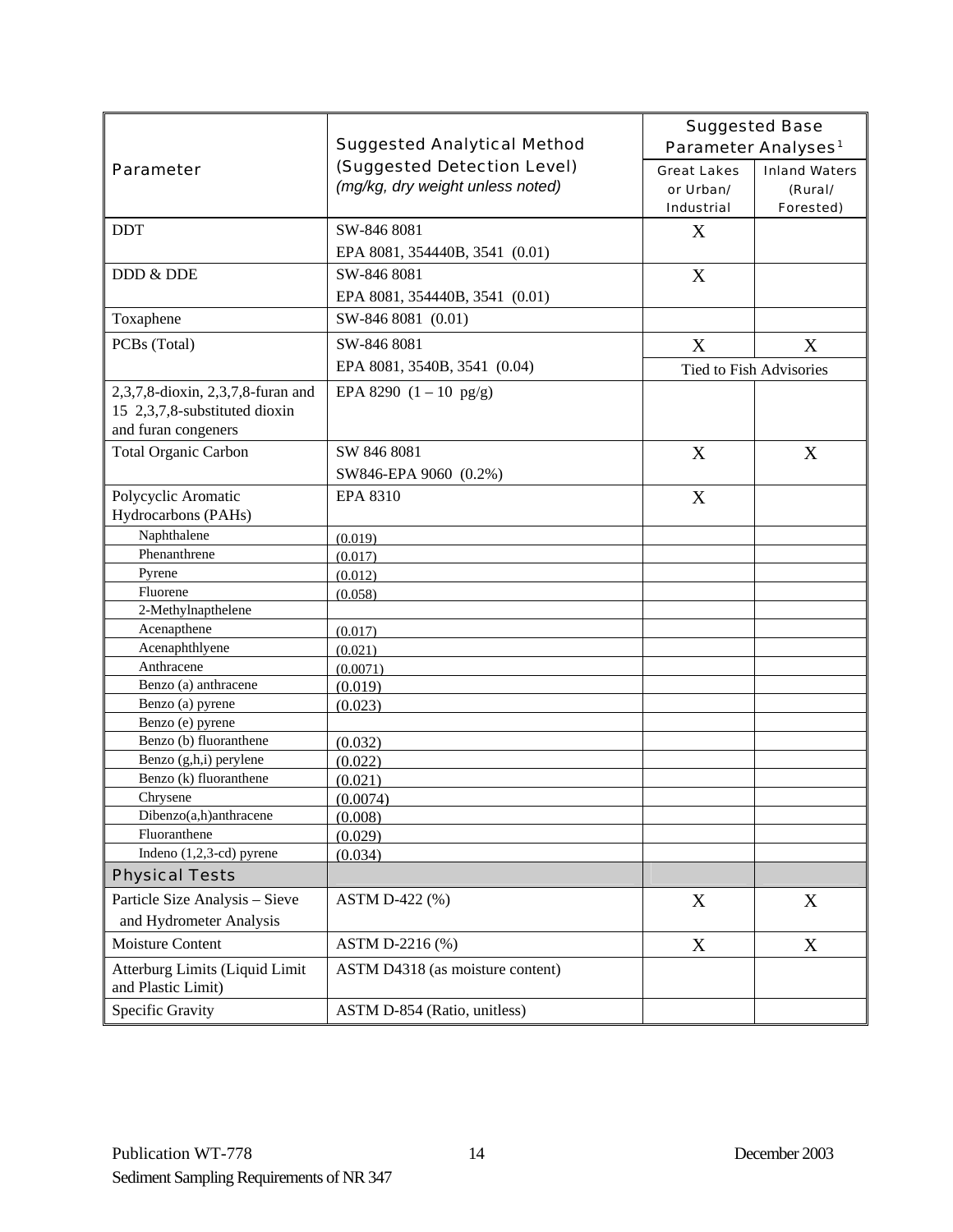## Table 2. Contaminants and Source Industries.

|                                                   | Acenapthene | Aldrin | Ammonia        | Aniline        | <b>Arsenic</b> | Benzo(a)anthracene | Benzo(a)pyrene | Cadmium | Chlordane | Chromium       | Copper         | Cvanide        | <b>DDE</b> | DDT   | Dieldrin | Endrin | Ethyl Parathion | Fluoranthene | Heptachlor | Hexachlorobenzene | Hexachlorocyclopentadiene | Lead           | Mercury | 2-Methylnaphthalene | Nickel         | Oil and Grease | Organotin / Tin | PCB            | Phenathrene    | Phosphorus | <b>Pyrene</b> | Selenium | Tetrachlorodibenzodioxin (TCDD) | Tetrachlorodibenzofuran (TCDF) | Toxaphene | Zinc                     |
|---------------------------------------------------|-------------|--------|----------------|----------------|----------------|--------------------|----------------|---------|-----------|----------------|----------------|----------------|------------|-------|----------|--------|-----------------|--------------|------------|-------------------|---------------------------|----------------|---------|---------------------|----------------|----------------|-----------------|----------------|----------------|------------|---------------|----------|---------------------------------|--------------------------------|-----------|--------------------------|
| <b>Aluminum Die-Casting</b>                       |             |        |                |                |                |                    |                | п       |           | $\blacksquare$ |                |                |            |       |          |        |                 |              |            |                   |                           |                |         |                     | п              | $\blacksquare$ |                 | $\blacksquare$ |                |            |               |          |                                 |                                |           |                          |
| Ammunitions                                       |             |        |                |                |                |                    |                |         |           |                | ■<br>п         |                |            |       |          |        |                 |              |            |                   |                           |                |         |                     |                |                |                 |                |                | п          |               |          |                                 |                                |           | п                        |
| <b>Anti-fouling Paints</b><br>Automotive          |             |        |                |                | ■              |                    |                | E       |           | $\blacksquare$ | п              |                |            |       |          |        |                 |              |            |                   |                           | ■■■            |         |                     |                |                | ■               |                |                |            |               |          |                                 |                                |           | г                        |
| <b>Batteries</b>                                  |             |        |                |                |                |                    |                |         |           |                |                |                |            |       |          |        |                 |              |            |                   | п                         | п              |         |                     |                |                |                 |                |                |            |               |          |                                 |                                |           |                          |
| Boat Manufacturing / Repair                       |             |        |                |                |                | ∎                  | I ■ I ■        |         |           |                | $\blacksquare$ |                |            |       |          |        |                 | ■            |            |                   |                           |                | ■       |                     |                | п              |                 | $\blacksquare$ |                |            | п             | п        |                                 |                                |           | п                        |
| <b>Boat Refueling</b>                             |             |        |                |                |                | 8 I S              |                |         |           |                |                |                |            |       |          |        |                 | ■            |            |                   |                           |                |         |                     |                | п              |                 |                | $\blacksquare$ |            | п             |          |                                 |                                |           |                          |
| <b>Chemical Manufacturing</b>                     |             |        | ■              |                |                |                    |                |         |           | п              |                |                |            |       |          |        |                 |              |            |                   |                           |                |         | п                   |                |                |                 |                |                |            |               | Е        |                                 |                                | ■         |                          |
| Commercial Farming $\blacksquare$                 |             |        | п              |                |                |                    |                |         |           |                |                |                |            | 8 I B | п        |        |                 |              |            |                   |                           |                |         |                     |                |                |                 |                |                | П          |               |          |                                 |                                | п         |                          |
| <b>Corrosion Metallurgy</b>                       |             |        |                |                |                |                    |                |         |           | ∎              |                | l <b>m</b>     |            |       |          |        |                 |              |            |                   |                           | ■              |         |                     | п              |                |                 |                |                |            |               |          |                                 |                                |           | г                        |
| Dairy                                             |             |        | $\blacksquare$ |                |                |                    |                |         |           |                |                |                |            |       |          |        |                 |              |            |                   |                           |                |         |                     |                |                |                 |                |                | п          |               |          |                                 |                                |           |                          |
| Detergents / Surfactants                          |             |        |                |                |                |                    |                |         |           |                |                |                |            |       |          |        |                 |              |            |                   |                           |                |         |                     |                |                |                 |                |                | ■          |               |          |                                 |                                |           | п                        |
| Dye                                               |             |        |                | п              |                |                    |                |         |           |                |                |                |            |       |          |        |                 |              |            |                   |                           |                |         |                     |                |                |                 |                |                |            |               |          |                                 |                                |           |                          |
| Electrical                                        |             |        |                |                |                |                    |                | ■       |           |                | п              |                |            |       |          |        |                 |              |            |                   |                           | ■■■            |         |                     | п              |                |                 | п              |                |            |               | ■        |                                 |                                |           | п                        |
| Explosives                                        |             |        | п              |                |                |                    |                |         |           |                | E              |                |            |       |          |        |                 |              |            |                   |                           |                |         |                     |                |                |                 |                |                |            |               |          |                                 |                                |           |                          |
| Fish / Wildlife Consumption                       |             |        |                |                |                |                    |                |         |           |                |                |                |            |       |          |        |                 |              |            |                   |                           |                | ■       |                     |                |                |                 | п              |                |            |               |          |                                 |                                |           |                          |
| Advisory                                          |             |        |                |                |                |                    |                |         |           |                |                |                |            |       |          |        |                 |              |            |                   |                           |                |         |                     |                |                |                 |                |                |            |               |          |                                 |                                |           |                          |
| <b>Fruits and Vegetables</b><br>Leather / Tanning |             |        | ■              |                |                |                    |                |         |           | п              |                |                |            |       |          |        |                 |              |            |                   |                           |                |         |                     |                |                |                 |                |                | ■          |               |          |                                 |                                |           |                          |
| Manufactured Gas Plant (MGP)                      |             |        |                |                |                | $\blacksquare$     | п              |         |           |                |                | п              |            |       |          |        |                 | ■            |            |                   |                           |                |         | п                   |                | ■              |                 |                | $\blacksquare$ |            | ■             |          |                                 |                                |           |                          |
| <b>Meat Products</b>                              |             |        | $\blacksquare$ |                |                |                    |                |         |           |                |                |                |            |       |          |        |                 |              |            |                   |                           |                |         |                     |                |                |                 |                |                |            |               |          |                                 |                                |           |                          |
| Metal Finishing / Refining                        |             |        |                | ■              | п              |                    | $\blacksquare$ | ┎       |           | ■              | n I n          |                |            |       |          |        |                 |              |            |                   | ■                         | п              |         |                     |                | п              |                 |                |                |            |               |          |                                 |                                |           | п                        |
| <b>Metallurgical Processes</b>                    |             |        |                |                | п              |                    |                |         |           |                |                |                |            |       |          |        |                 |              |            |                   |                           |                |         |                     |                | п              |                 |                |                |            |               |          |                                 |                                |           | $\blacksquare$           |
| Nitric Acid Manufacturing                         |             |        | п              |                |                |                    |                |         |           |                |                |                |            |       |          |        |                 |              |            |                   |                           |                |         |                     |                |                |                 |                |                |            |               |          |                                 |                                |           |                          |
| Oxide Manufacturing                               |             |        |                |                |                |                    |                |         |           |                | ∎∣∎            |                |            |       |          |        |                 |              |            |                   |                           |                |         |                     |                |                |                 |                |                |            |               |          |                                 |                                |           | п                        |
| Pesticides / Fertilizers                          |             | 8 8 8  |                |                |                |                    |                |         |           |                |                |                |            |       |          | Ε      | ■               |              | п          | п                 |                           |                |         |                     |                |                |                 |                |                | п          |               |          |                                 |                                | ■         |                          |
| Petroleum Refining                                |             |        | ■              |                |                |                    |                |         |           |                |                |                |            |       |          |        |                 |              |            |                   |                           | п              |         |                     |                |                |                 |                |                |            |               | ■        | $\blacksquare$                  |                                |           |                          |
| Phosphate Mining                                  |             |        |                |                |                |                    |                |         |           |                |                |                |            |       |          |        |                 |              |            |                   |                           |                |         |                     |                |                |                 |                |                | п          |               |          |                                 |                                |           |                          |
| Photographic                                      |             |        |                |                | ш              |                    |                |         |           | ■              |                |                |            |       |          |        |                 |              |            |                   |                           |                |         |                     |                |                |                 |                |                | ▬          |               | ш        |                                 |                                |           |                          |
| Pigments / Inks                                   |             |        | n I n          |                |                |                    |                |         |           |                |                |                |            |       |          |        |                 |              |            |                   |                           | $\blacksquare$ |         |                     |                |                |                 |                |                |            |               | ■        |                                 |                                |           |                          |
| Plastics $\blacksquare$<br><b>Printing Plates</b> |             |        |                |                |                |                    |                |         |           |                |                |                |            |       |          |        |                 |              |            |                   |                           | ■              |         |                     |                |                |                 |                |                |            |               |          |                                 |                                |           |                          |
| Pulp and Paper Mills                              |             |        |                |                |                |                    |                |         |           |                |                |                |            |       |          |        |                 |              |            |                   |                           |                | ■       |                     | $\blacksquare$ |                |                 | п              |                | п          |               |          | . .                             |                                |           | п                        |
| Rubber                                            |             |        |                |                |                |                    |                |         |           |                |                |                |            |       |          |        |                 |              |            |                   |                           |                |         |                     |                |                |                 |                |                |            |               | п        |                                 |                                |           | $\blacksquare$           |
| <b>Steam Power</b>                                |             |        |                | п              | п              |                    | $\blacksquare$ |         |           |                | a la           |                |            |       |          |        |                 |              |            |                   |                           | п              |         |                     | ■              |                |                 |                |                |            |               |          |                                 |                                |           |                          |
| Steel / Iron                                      |             |        |                | $\blacksquare$ |                | e de               |                |         |           |                |                | $\blacksquare$ |            |       |          |        |                 |              |            |                   |                           | ■              |         |                     |                | п              |                 |                |                | n Firin    |               |          |                                 |                                |           | $\blacksquare$           |
| Sulfuric Acid                                     |             |        |                | $\blacksquare$ |                |                    |                |         |           |                |                |                |            |       |          |        |                 |              |            |                   |                           |                |         |                     |                |                |                 |                |                |            |               |          |                                 |                                |           |                          |
| Textiles                                          |             |        | п              |                |                |                    | п              |         |           |                |                |                |            |       |          |        |                 |              |            |                   |                           |                |         |                     |                |                |                 |                |                |            |               |          |                                 |                                |           |                          |
| Utilities                                         |             |        |                |                |                |                    |                |         |           |                |                |                |            |       |          |        |                 |              |            |                   |                           |                |         |                     |                |                |                 |                | a ja           |            |               | п        |                                 |                                |           | п                        |
| Valuable Mineral Mining                           |             |        |                |                |                |                    |                |         |           |                |                | п              |            |       |          |        |                 |              |            |                   |                           | ■              |         |                     |                |                |                 |                |                |            |               |          |                                 |                                |           | п                        |
| <b>Wastewater Treatment Plants</b>                |             |        | п              |                |                |                    |                |         |           | 8   8   8      |                |                |            |       |          |        |                 |              |            |                   |                           | $\blacksquare$ |         |                     | $\blacksquare$ |                |                 | п              |                | ■∣■        |               |          |                                 |                                |           | $\overline{\phantom{a}}$ |

## Adapted from Inland Testing Manual (EPA/Corps, 1998)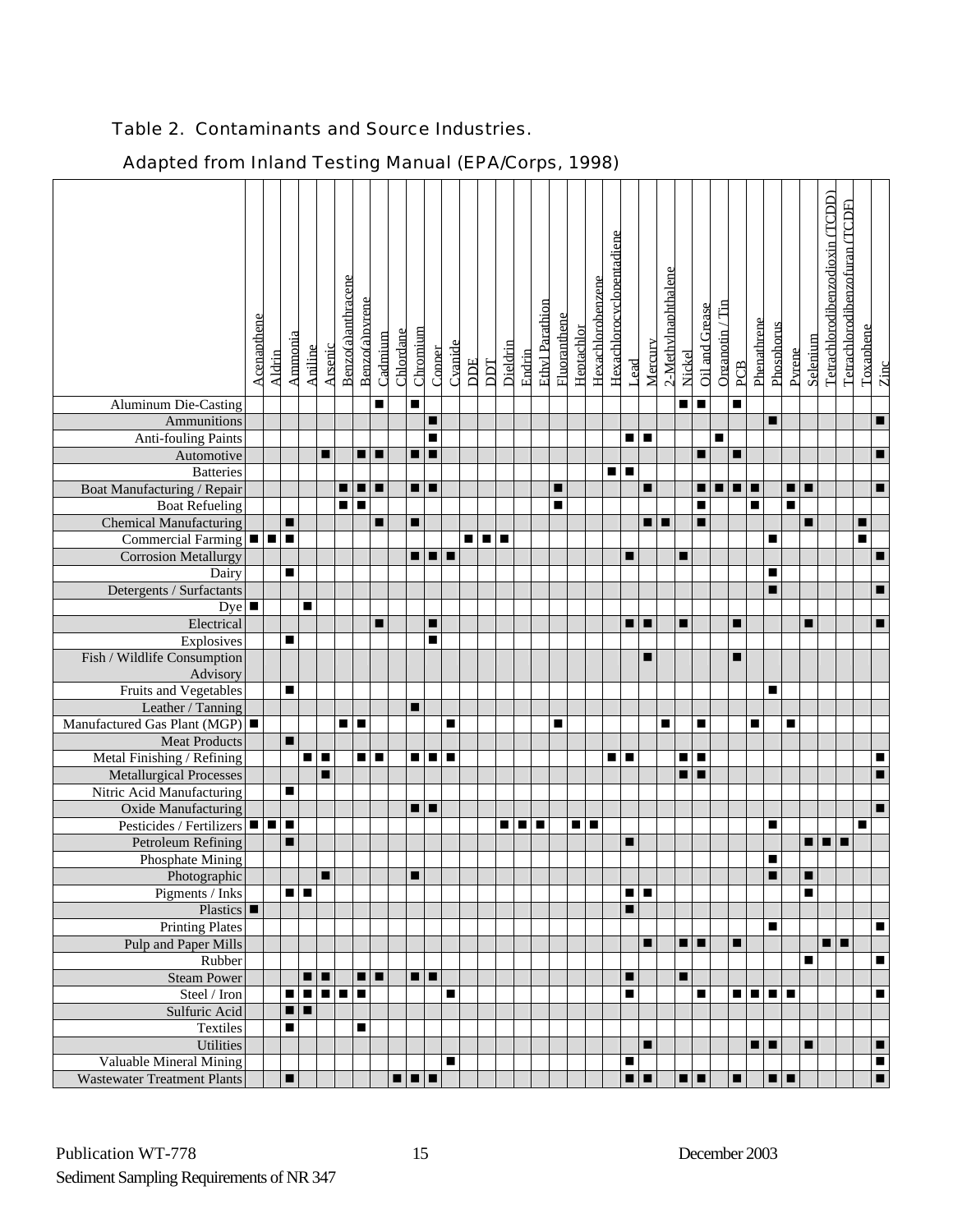## <span id="page-18-0"></span>5.3. Considerations for Settleability Testing

Projects planning to discharge carriage return water from hydraulic dredging projects back to surface waters may need to perform column settling tests to gauge the retention time needed to settle out suspended or particulate matter. Information on settleabilty is needed to assist in reviewing settling pond plan designs. Column settling test protocols and the techniques used to evaluate the test results may be found in the U.S. Army Corps of Engineers' Testing Manual on "Evaluation of Dredged Material Proposed for Disposal at Island, Nearshore, or Upland Confined Disposal Facilities" (see Section 9.2 for reference).

#### 5.4. Considerations for Elutriate Testing for Contaminants of Concern

NR 347.06 (6)(b), Adm. Code specifies that sediment elutriate testing for Table 1 parameters can be required. Elutriate testing may be needed to determine whether carriage return water will meet surface water quality criteria in NR 105, Adm. Code, or groundwater standards in NR 140, Adm. Code, requirements for a WPDES permit. In some cases, the Waste Management program also needs elutriate test results. Results provide an estimate of the mobility of the chemical constituents in the sediments to the water column or to groundwater. Waste Management and wastewater staff should be consulted as early in the project review as possible, in order to determine whether elutriate testing of any type is desirable.

Depending on what questions need to be answered about the potential impacts to particular environmental media, the elutriate testing methodologies differ. The effluent elutriate test, the Toxicity Characteristic Leaching Procedure, and the Synthetic Precipitation Leaching Procedure are often requested. The chart below outlines the issues each test may be expected to address:

| <b>Test Name</b>        | <b>Effluent Elutriate Test</b><br>(EET)                                                                         | <b>Synthetic</b><br>Precipitation<br><b>Leaching</b><br><b>Procedure</b><br>(SPLP) | <b>Toxicity</b><br><b>Characteristic</b><br>Leaching<br><b>Procedure</b><br>(TCLP) |
|-------------------------|-----------------------------------------------------------------------------------------------------------------|------------------------------------------------------------------------------------|------------------------------------------------------------------------------------|
| <b>Used to Evaluate</b> | Carriage return water<br>quality from a hydraulic<br>dredging operation, to<br>either surface or<br>groundwater | Leachate or runoff<br>from an upland<br>confined disposal<br>facility              | Hazardous Waste<br>Classification                                                  |

**A. Effluent Elutriate Test** – The effluent elutriate test is a sample preparation procedure designed to simulate the quality of water discharged as effluent from a confined disposal facility (CDF) and accounts for geochemical changes occurring in the CDF during active disposal operations. It is most recently referenced in the ACOE Upland Testing Manual (EL TR-03-1), Appendix B; and may also be called the 'modified elutriate' test. It is appropriate for dredging that involves fine-grained sediment which requires extended settling time. The effluent elutriate test requires that a volume of site water is collected along with the sediment sample.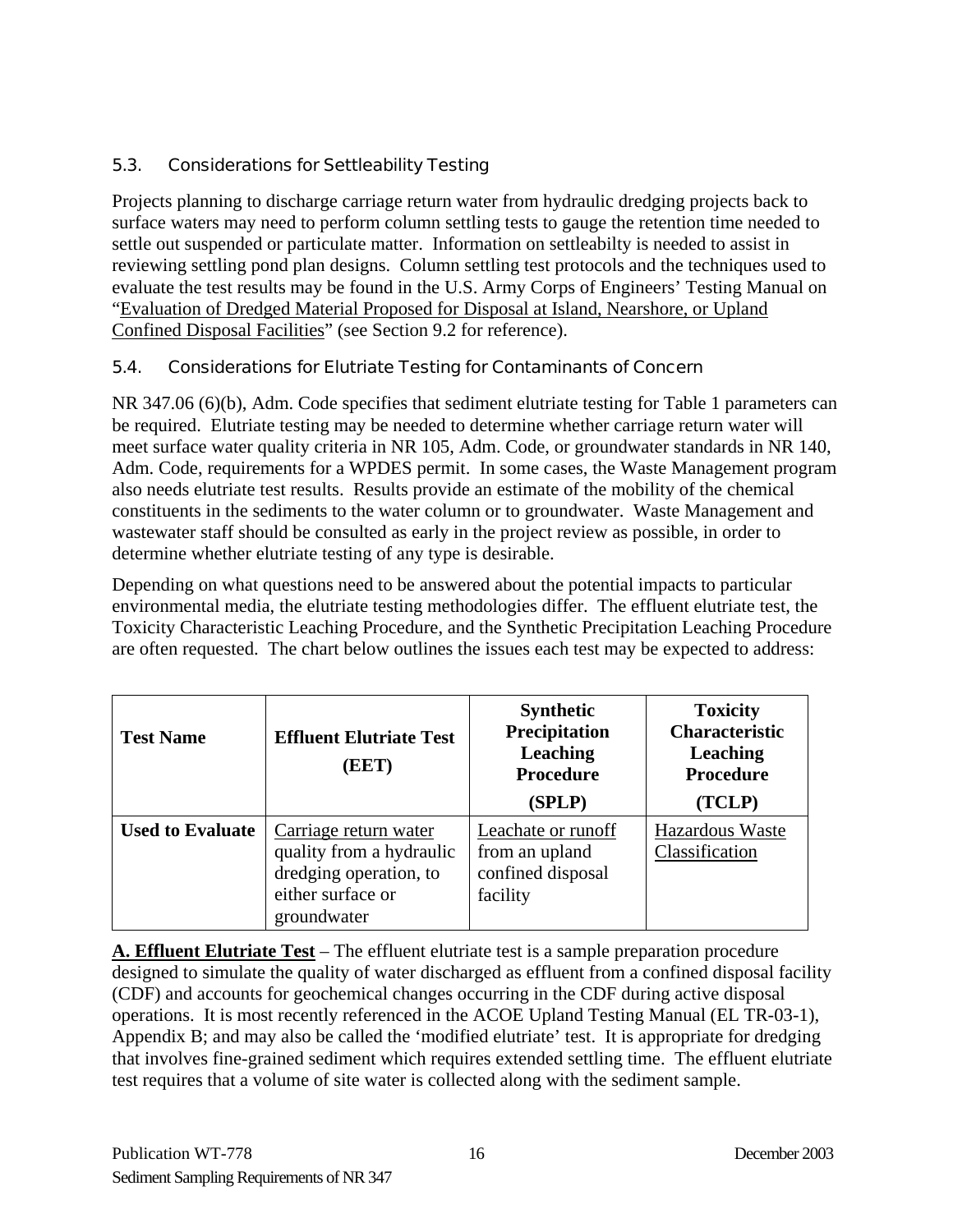The EET should be done on a proportional composite sample of all sediment to be removed, which is diluted with water from the site. The methods of analysis for the contaminants should be NR219, Adm. Code approved for wastewater, the results expressed in ug/L or mg/L. The results need to be sensitive enough to compare with the WQ criteria in NR 105, Adm. Code. In addition to contaminants, elutriate TSS must also be reported.

If the EET is run after the dry weight data have been screened for Contaminants of Concern (COC), it may not be possible to observe all the holding times in NR 219, Adm. Code from the time of original sediment sampling. Samples should be frozen after initial aliquots are taken for dry weight analysis.

Elutriate manipulations are also applicable to any situation where the resuspension of sedimentbound toxicants is of concern, such as bioturbation and storms, that might disturb sediments and affect water quality. Samples for sediment elutriate analyses may be required in cases where potential contaminant concentrations pose water column water quality concerns and to meet conditions for water quality certification (see NR 347.06(6)(b), Adm. Code).

**B. Toxicity Characteristic Leaching Procedure (TCLP) SW 846, Method 1311 -** The purpose of the TCLP test is to determine if a solid waste exhibits hazardous characteristics. This test will determine whether dredged material might be classified as a hazardous waste. The waste is leached with an acidic solution similar to conditions found in a landfill. The resulting leachate quality is used to gauge the potential of toxic constituents in a waste material contaminate the groundwater and cause environmental or health concerns. Regulatory levels for 39 compounds in the leachate have been established in NR 605.08(5)(b), Adm. Code. The waste to water ratio in the TCLP test is 1:20.

A "desktop" calculation can be performed where the dry weight bulk sediment concentrations of the parameters of interest are divided by 20 to estimate the maximum leachable concentrations. If the estimated leachable concentrations exceed the regulatory levels, then the TCLP test needs to be performed on the sediments. Historically, dredged material seldom fails the TCLP test, and the test results are not good predictors of actual leaching behavior or leachate composition. However, if there is concern about this issue, the test could be performed on the sediment core with the highest contaminant concentration.

**C. Synthetic Precipitation Leaching Procedure (SPLP) SW 846, Method 1312** - This test procedure is commonly used to predict the leaching of contaminants from waste materials from soil by rainfall. It has been used in the past to simulate carriage return water. The SPLP uses the same equipment as the TCLP test, but is run at the pH of rainfall instead of simulating the more acidic conditions of a landfill. The SPLP can be used for both organic and inorganic contaminants. Soils contaminated with VOCs can be analyzed using this method, by using the zero headspace vessel option. This test is essentially a single-point batch desorption experiment with standard solutions, preparation of the materials, soil:solution ratio, and equilibration time being established.

The results from an SPLP test may be compared directly to groundwater preventative action levels (PALs), or may be used to calculate a site-specific residual contaminant for a dredge spoil disposal area. Consult with Remediation and Redevelopment program staff for additional information on how to apply and interpret this test.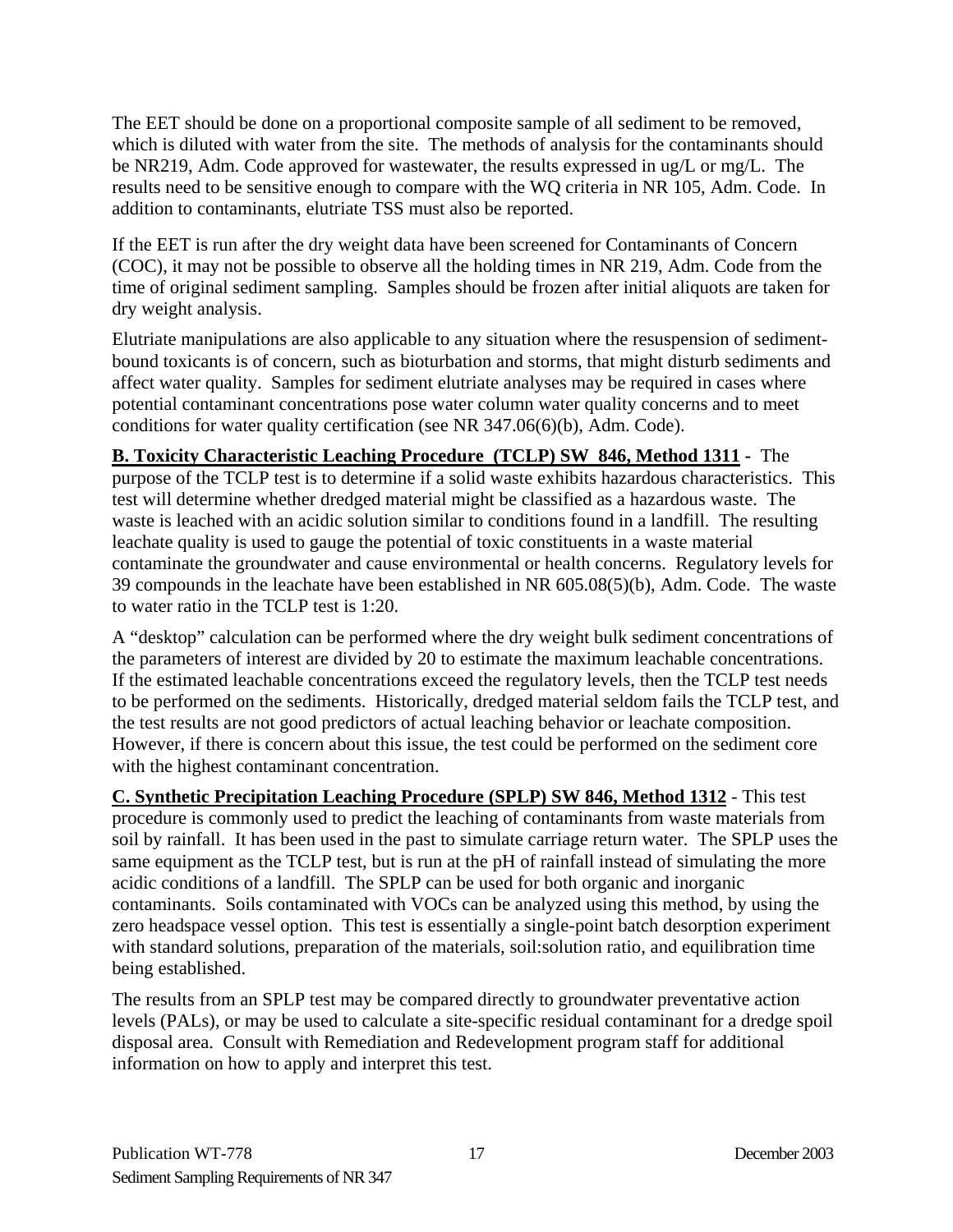<span id="page-20-0"></span>Other leaching test methods are also available. The ASTM D 3987-85 method is a shake extraction method that is similar to the SPLP, and can be performed with distilled water, tap water, or other aqueous media. It may more accurately simulate slurry conditions due to hydraulic transport. This might be useful for assessing effects of return water flows. The ASTM D 4874-95 method is a column test, which can also be performed with distilled water, tap water, or project water. It may simulate leaching of the dredged material after placement in a nonlandfill disposal environment.

## 6. Sampling Procedures

## 6.1. Number of Samples

The number of samples to be collected to characterize the sediments at a particular project is not specified in NR 347, Adm. Code (except for beach nourishment, see below), and is left to the professional judgment of staff. **Table 3** provides general recommendations for the number of initial core samples, based on the volume of proposed dredging. The exact number of samples should be determined by factors and circumstances specific to each site. If existing information or data suggests that there are contaminants present in the project area or vicinity, and if there is reason to believe that these contaminants are elevated to levels that may be of concern to humans or aquatic organisms during dredging or disposal, additional samples should be required.

| <b>VOLUME PLANNED FOR</b><br><b>REMOVAL in CUBIC YARDS</b> | <b>NUMBER OF CORE</b><br><b>SAMPLE SITES</b> |
|------------------------------------------------------------|----------------------------------------------|
| 3,000-10,000                                               | 3 or less                                    |
| 10,000-30,000                                              | 3                                            |
| 30,000-100,000                                             | 5                                            |
| 100,000-500,000                                            | 6                                            |
| 500,000-1,000,000                                          | 8                                            |
| >1,000,000                                                 | $\mathbf{R}$                                 |

Table 3. General Recommendations for *Initial* Number of Core Samples.

For some contaminated sediment remediation projects, the sampling design may be determined by the state or federal regulatory program under which the removal is being done. Some examples include federal Superfund law, state hazardous substances Spill Law (s. 292.111, Wis. Stats.), state Environmental Repair law (s. 292.31, Wis. Stats.) and state Groundwater law (s. 160.23 and 160.25, Wis. Stats.). In cases involving contaminated sediments, the number of samples may be greater than recommended in Table 3, in order to define the vertical and lateral extent as part of the remedial investigation, and for determining the actual volume of contamination to be removed.

The Department may request that the applicant collect reference or control samples outside the project area. This is especially true where the preliminary review of information suggests that some background sediment contamination is likely (e.g., PAHs are often elevated in urban settings from man-made sources). Ideally, the reference site should have similar physical and locational characteristics as the project sediments.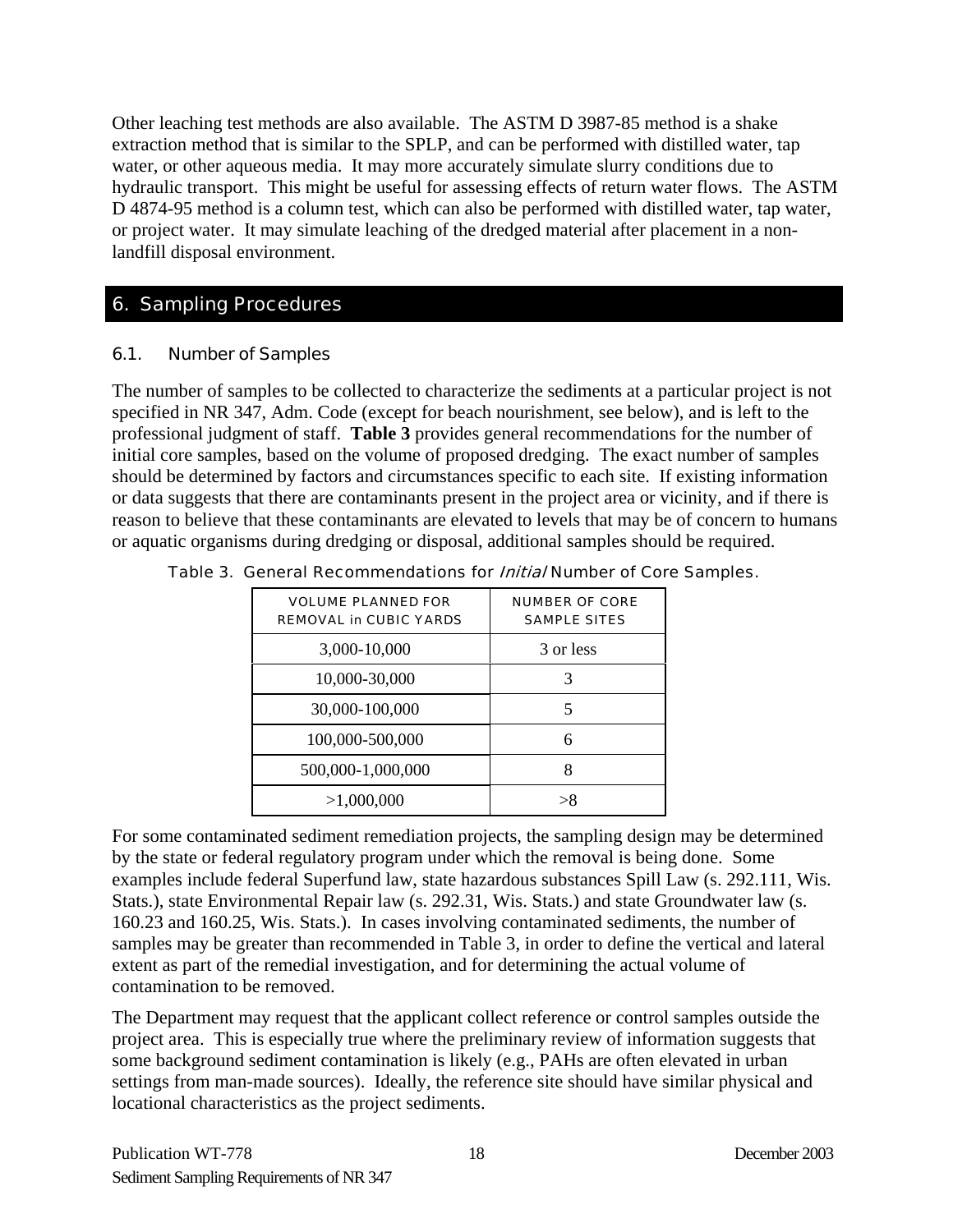<span id="page-21-0"></span>Beach nourishment disposal is only allowed in the Great Lakes. NR 347, Adm. Code, specifies the number of samples to be collected at the proposed beach nourishment site, for use in particle size (grain-size) and color matching of the proposed dredged material and the beach substrates. NR 347.06 (3)(d), Adm. Code, requires a sample to be collected every 250 linear feet of the beach nourishment disposal area, with a minimum of two samples. The code does not specify the number of sediment samples from the proposed dredging site.

#### 6.2. Sample Collection and Handling Methods

The method of taking samples and handling samples after collection is described in NR 347.06(4) and NR 347.06(5), Adm. Code, respectively. The samples should be taken with a core sample device or other device that takes a vertical, continuous length of sediment. The core sample should extend 2-feet below the proposed project depth to determine if any contaminants will be left exposed or potentially available at this interface upon project completion. If bedrock or parent hardpan materials prevent obtaining this lower 2-foot length, the length obtained to hardpan will be used for analysis. Distinct strata in the core profile based on physical appearances (e.g., texture or coloring) should be separated out as distinct segments for analysis based on NR 347.06(6)(a), Adm. Code. The applicant must provide a written description including length, odor, texture, and color of any strata visually observed in the core profile in the sampling result report submitted to the Department under NR 347.06(4)(e), Adm. Code. If there are no distinct strata or the strata are not of any significant thickness, the core sample should be divided into 2-foot long segments for analysis of the specified chemical and physical parameters. Under NR 347.06(6)(a), Adm. Code, the Department has flexibility to approve other subsampling methods if they are found to be appropriate.

Samples collected for PCB's and other organics should use stainless steel collection equipment. Samples collected primarily for metals, nutrients, and physical analyses can use plastic (e.g. Lexan) coring equipment but stainless steel sampling equipment can be used. Sediment samples should be well mixed before being placed in sample containers and handled according to standards in NR 219, Adm. Code and approved by the analytical laboratory prior to use. The same depth segments from a number of cores collected at a single sample station can be combined or composited in order to obtain sufficient sample volume for analysis as needed. Combining different sample stations into a composite should be avoided, as this would mask trends in contaminant concentrations across the deposit.

There are number of guidance publications for sampling sediments available. Departmentprepared guidance for its sediment sampling projects can be viewed on Bureau of Watershed Management's web site: [http://www.dnr.state.wi.us/org/water/wm/wqs/sediment/sampling.](http://www.dnr.state.wi.us/org/water/wm/wqs/sediment/sampling) U.S. EPA has recently published a useful guidance manual about collecting, storing, and handling sediments for chemical and toxicological analyses (See Section 9.1 below for reference).

## 7. Evaluating Results

Once the dredging applicant submits the results of sampling and analysis in a report under NR 347.07(1), Adm. Code, the report needs to be reviewed under NR 347.07(2), Adm. Code, to determine if all applicable information has been supplied and requirements met. The Department has 30 business days to review the information submitted. Based on NR 347.07 (4)-(6), Adm. Code, and depending on the type of project components and media tested (sediments, elutriate,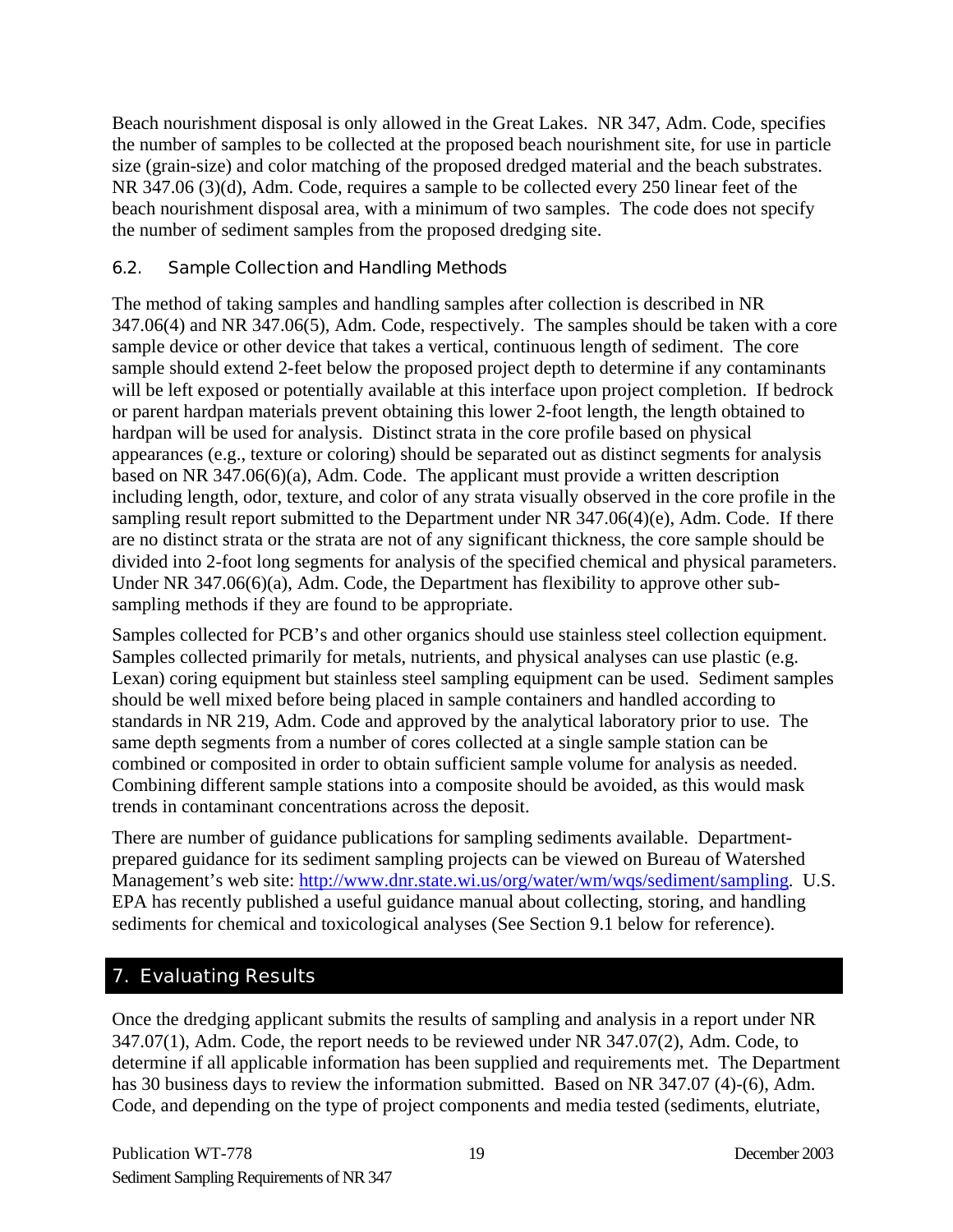<span id="page-22-0"></span>beach disposal substrates, potential wastewater discharges), several comparisons with standards and benchmarks may take place in the report review process.

As a follow up to the review, the Department has the ability to request additional information of the applicant and to request additional sediment sampling and analyses when evidence of contamination is indicated in the submitted sampling results (NR 347.07(3), Adm. Code). If the results submitted by the applicant indicate that the project area may contain significant contaminated sediments, additional sampling may better define the degree and extent of the contamination, how much of the project area is involved, and the sediment management decisions to be made.

## 7.1. Sediment Quality Evaluations

Currently there are no state or federal promulgated numeric criteria for determining contaminated versus non-contaminated sediment. Pollutants at various levels can have differing effects depending on site conditions. Sediment quality guidance has been developed by a number agencies and researchers in the past decade [e.g. MacDonald et al. (2000) and Long & Morgan (1991)] along with reviews of how the guidelines can be used [e.g. Peddicord et al. 1998)].

The Department's Contaminated Sediment Standing Team published guidance in 2002 titled "Consensus-Based Sediment Quality Guidelines: Recommendations for Use & Application." (DNR Publication # WT-732 2002). The Consensus-Based Sediment Quality Guidelines (CBSQGs) can assist staff in making an initial evaluation of sediment sampling results. The results of the project sediment sampling for each parameter are compared with the effect level concentrations described in the CBSQGs document. In the event that a project's analytical results exceed sediment quality guidelines, further evaluation of the risk may be necessary

Following are some examples of situations or operational controls that may be appropriate for many routine dredging projects:

- Deployment of silt curtains to limit turbidity plumes away from the dredging site.
- Specify newer types of hydraulic dredges that limit sediment resuspension during removal.
- Require upstream and downstream monitoring of total suspended solids during the dredging with maximum levels not to be exceeded downstream, as a condition of the dredging permit. If levels are exceeded, dredging must be halted under NR 347.08(3), Adm. Code until changes are made in operations to limit release of suspended solids.
- If elevated levels of contaminants are found at the proposed project depth, additional sampling may be necessary to determine degree and extent of contamination. The applicant can also pursue the option of over-dredging at the project bottom to remove the contaminants, if practical.

If sediment monitoring is conducted and high concentrations of PCBs, mercury, dioxin/furans or other bioaccumulating chemicals are found, this information should be provided to the water biologist and fish contaminant specialist to determine if fish contaminant monitoring is warranted.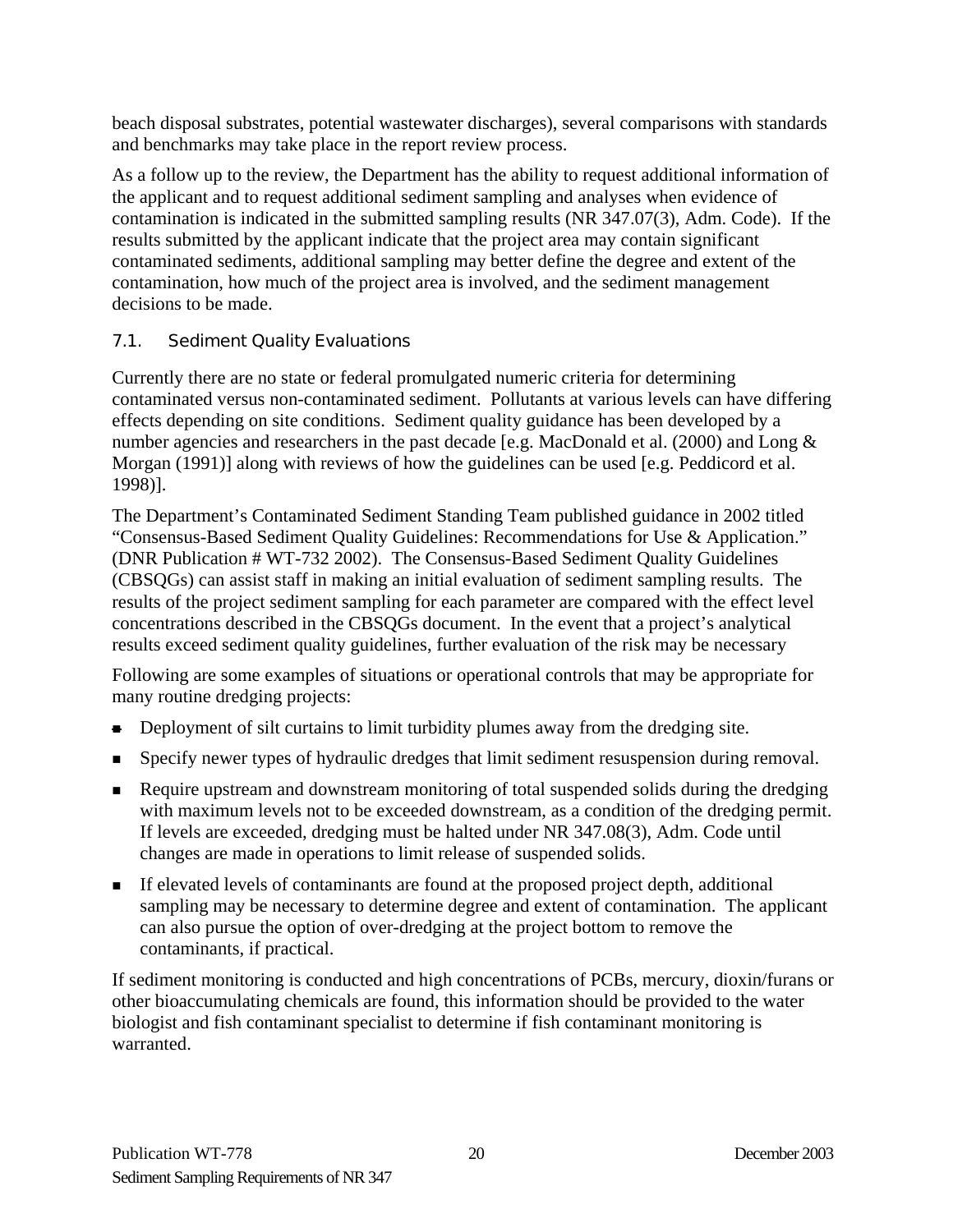## <span id="page-23-0"></span>7.2. Background Data and Reference Sites

It is useful to have an idea of the background or reference site concentrations for the parameters in the soils or sediments of the watershed to compare with the lower or threshold effect concentration in the sediment quality guidelines (CBSQGs) to be used by the Department in doing evaluations of sediment quality (See Section 2 and 7.1 above for discussion of these guidelines). In many parts of the state, arsenic, copper, cadmium, chromium, lead, nickel, and mercury concentrations in sediments can exceed the threshold effects concentration (TEC). In many cases, these background sediment concentrations are elevated in areas with no obvious point source, and with no historical land uses that would explain the elevated concentrations. If this is the case, the background or ubiquitous concentration should override the CBSQG TEC value in assessing the sediment quality.

It may be to the applicant's advantage to obtain enough samples from adjacent or upstream areas in order to calculate a maximum probable background concentration (MPBC) to gauge the significance of the concentrations observed from within a proposed dredge project boundary. The MPBC is based on calculating the 95% upper confidence limit (UCL) of the mean of a data set of background concentrations for a parameter.

Regional databases or site-specific background data may also be used to refine the suggested parameter list as given in this document. If a regional database, for example, shows that PCBs in a given watershed are rarely detected, and if the waterbody in question does not show up on a fish and wildlife consumption advisory, it may be appropriate to delete PCB analysis from the requested parameter list. Generally, as the size and potential impact of a dredging project increases, the parameter list should be more inclusive, regardless of whether background data suggests a potential problem.

## 8. Disposal of Dredged Material

#### 8.1. Codified Solid Waste Exemptions

Disposal of dredged material may be eligible for codified exemptions in NR 500.08(3), Adm. Code, if disposal site and operations would comply with performance standards in NR 504.04(4), Adm. Code, i.e., no significant adverse effects on wetlands or critical habitat areas or detrimental effects on surface water quality or groundwater quality. Small projects seldom produce quantitative support to document acceptability of disposal options, so judgments have to be made by Waste Management program staff. Generally, if a project does not raise qualitative concerns and is eligible for a codified exemption, Waste Management staff can be consulted for advice but disposal details should be handled within the Chapter 30 dredging permit.

If the dredging project exceeds 3,000 cubic yards and is located in the Great Lakes, in certain rivers listed in NR 500.08(3)(b), Adm. Code, or in a lake which has been treated with arsenicals, then the disposal site must go through the licensed landfill siting process or seek a statutory exemption under s. 289.43(8), Stats.

Contaminated sediment dredged from a river or lake is a solid waste. In certain cases, if PCB concentrations in sediment are 50 mg/kg or greater, dredged material from the project would be subject to waste management regulations under the federal Toxic Substances Control Act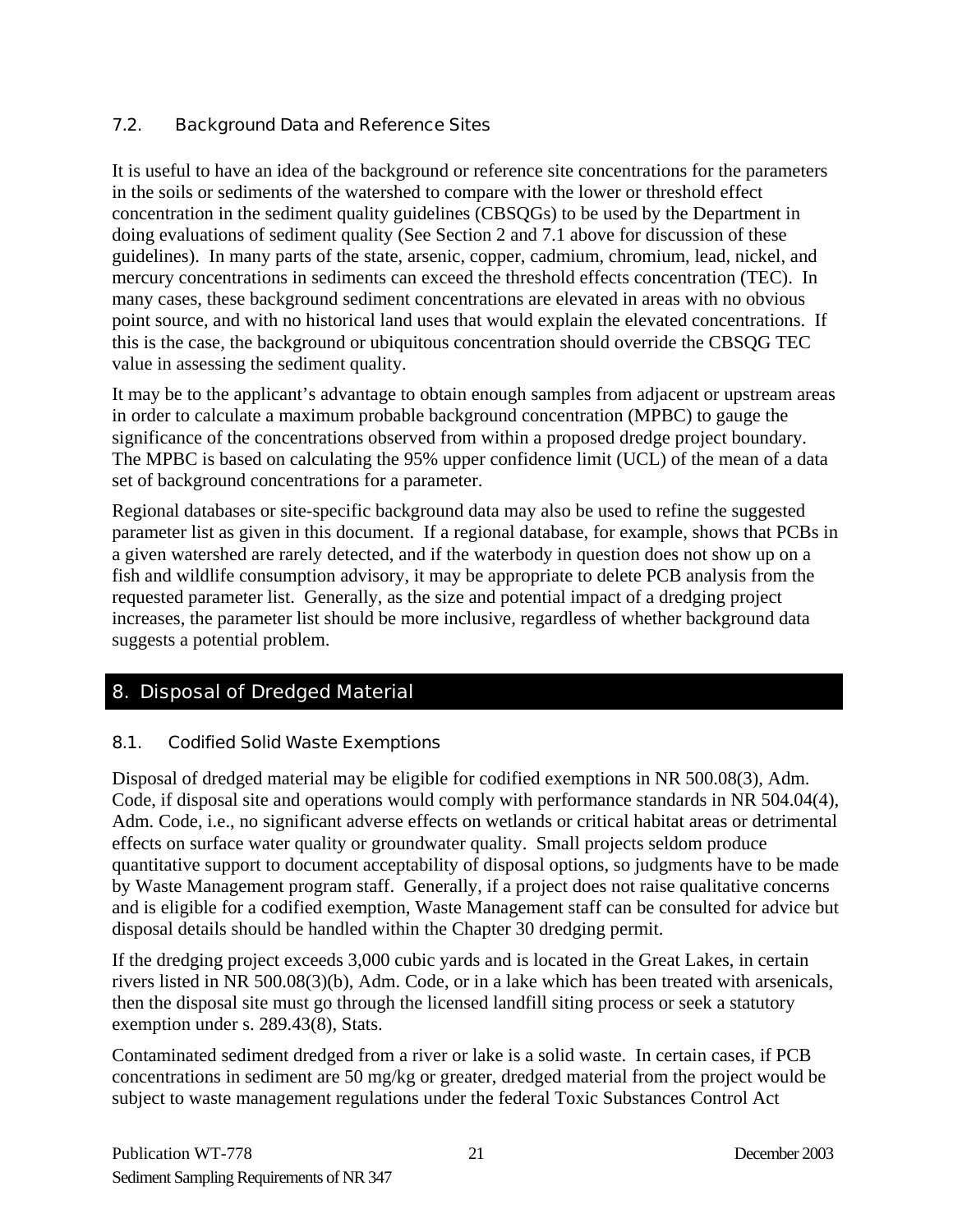<span id="page-24-0"></span>(TSCA) in addition to state regulations (NR 500 and NR 157, Adm. Code). Management of this material would require approval by EPA Region 5 as well as the Department.

For remediation projects being conducted under Superfund authority, disposal of dredged material within the Superfund project area would be subject to Superfund preemption and, thus, formally regulated under Superfund. If a chosen disposal is located outside the Superfund project area, it would be regulated either as a licensed solid waste landfill under chapters NR 500 to 520, Adm. Code or under a statutory exemption under s. 289.43(8), Stats.

## 8.2. Considerations for Formal Waste Management Program Review

Disposal sites and methods that are not eligible for codified solid waste exemptions may be dealt with under statutory low-hazard waste exemption in s. 289.43(8), Stats., rather than going through landfill siting process. Statutory exemptions require formal grants of exemption, based on proposed plans for disposal site, and usually contain conditions of approval.

The Department's Waste Management representative will review the dry weight sediment results, and may ask for additional testing in order to fully characterize the waste. Decisions usually are based on mix of professional judgment and information known about contaminant properties and leachabilities.

Generic characteristics of disposal options that Waste Management program expect include:

- de-water dredged material as much as possible
- upland location that is not wetland, critical habitat area, recharge area for private or public water supply wells
- confine to as limited an area as practicable
- confine to as limited a volume as practicable
- cover with clean soil if necessary to prevent erosion and direct contact, thicker cover (1 to 3 feet) with greater concern for contact.
- post-dredging reporting to the Department to document location, cover, volume used, changes made, etc.

Landspreading of dredged material is possible under NR 518, Adm. Code or the statutory lowhazard waste exemption in s. 289.43, Stats., if there are low levels of contamination and the material is determined to have value as a soil conditioner or fertilizer. A written approval is needed from the department to landspread dredged material.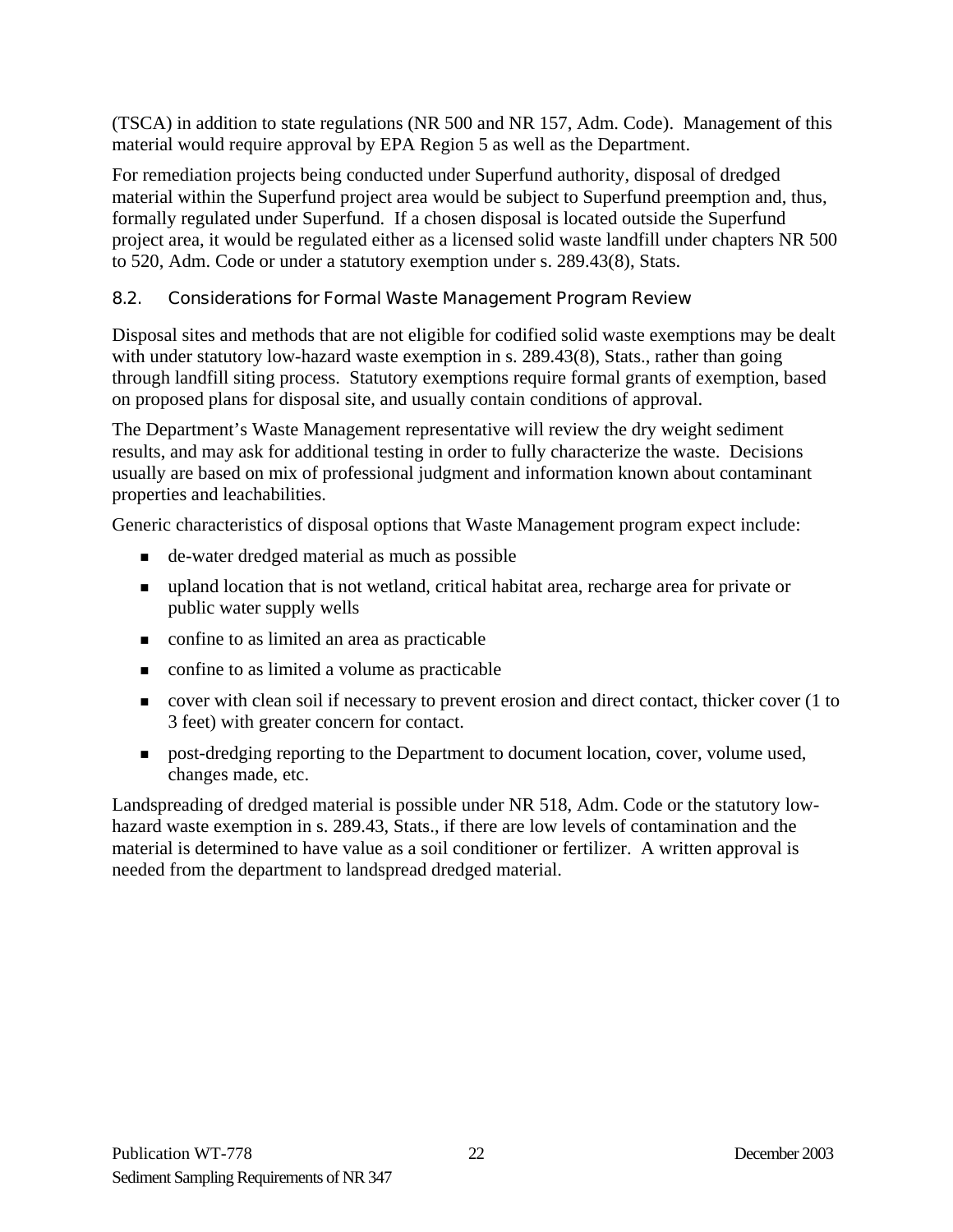## <span id="page-25-0"></span>9. References

This guidance document was written to provide sampling recommendations for relatively common and straightforward cases. In cases requiring substantial sediment dewatering and/or upland disposal in a confined disposal facility, we recommend following the guidance documents listed below, in addition to consulting with staff from waste management, wastewater, and watershed management programs. These references are in addition to those presented in the sections 1-8 above.

#### 9.1. General Internet Links

Index of Corps Engineering Manuals:

Link: <http://www.usace.army.mil/inet/usace-docs/eng-manuals/cecw.htm>

Wisconsin Department of Natural Resources web site:

Link: <http://www.dnr.state.wi.us/org/water/wm/wqs/sediment/>

## 9.2. Sediment Sampling and Evaluation

U.S. EPA, U.S. Army Corps of Engineers, 1998. Evaluation of Dredged Material Proposed For Discharge in Waters of the U.S. - Testing Manual: Inland Testing Manual. EPA-823-B-98-004. Washington, D.C.

Link: <http://www.epa.gov/ost/itm/itmpdf.html>

U.S. EPA. 2001. Methods for Collection, Storage and Manipulation of Sediments for Chemical and Toxicological Analyses: Technical Manual. EPA 823-B-01-002. Washington, D.C.

Link: <http://www.epa.gov/waterscience/cs/collection.html>

U.S. Army Corps of Engineers, January 2003. Evaluation of Dredged Material Proposed for Disposal at Island, Nearshore, or Upland Confined Disposal Facilities - Testing Manual. ERDC/ EL TR-03-1. Washington, D.C.

Link: <http://www.wes.army.mil/el/elpubs/pdf/trel03-1.pdf>

Wisconsin Department of Natural Resources, 1997. Interim Guidance on the Use of Leaching Tests for Unsaturated Contaminated Soils to Determine Groundwater Contamination. PUBL RR-523 1997. Bureau of Remediation and Redevelopment. Madison, WI.

Link: [www.dnr.state.wi.us/org/aw/rr/archives/pubs/RR523.pdf](http://www.dnr.state.wi.us/org/aw/rr/archives/pubs/RR523.pdf)

## 9.3. Risk Assessment and Sediment Quality

Long, E.R., and L.G. Morgan. 1991. The potential for biological effects of sediment-sorbed contaminants tested in the National Status and Trends Program. NOAA Technical Memorandum NOS OMA 52. National Oceanic and Atmospheric Administration. Seattle, Washington.